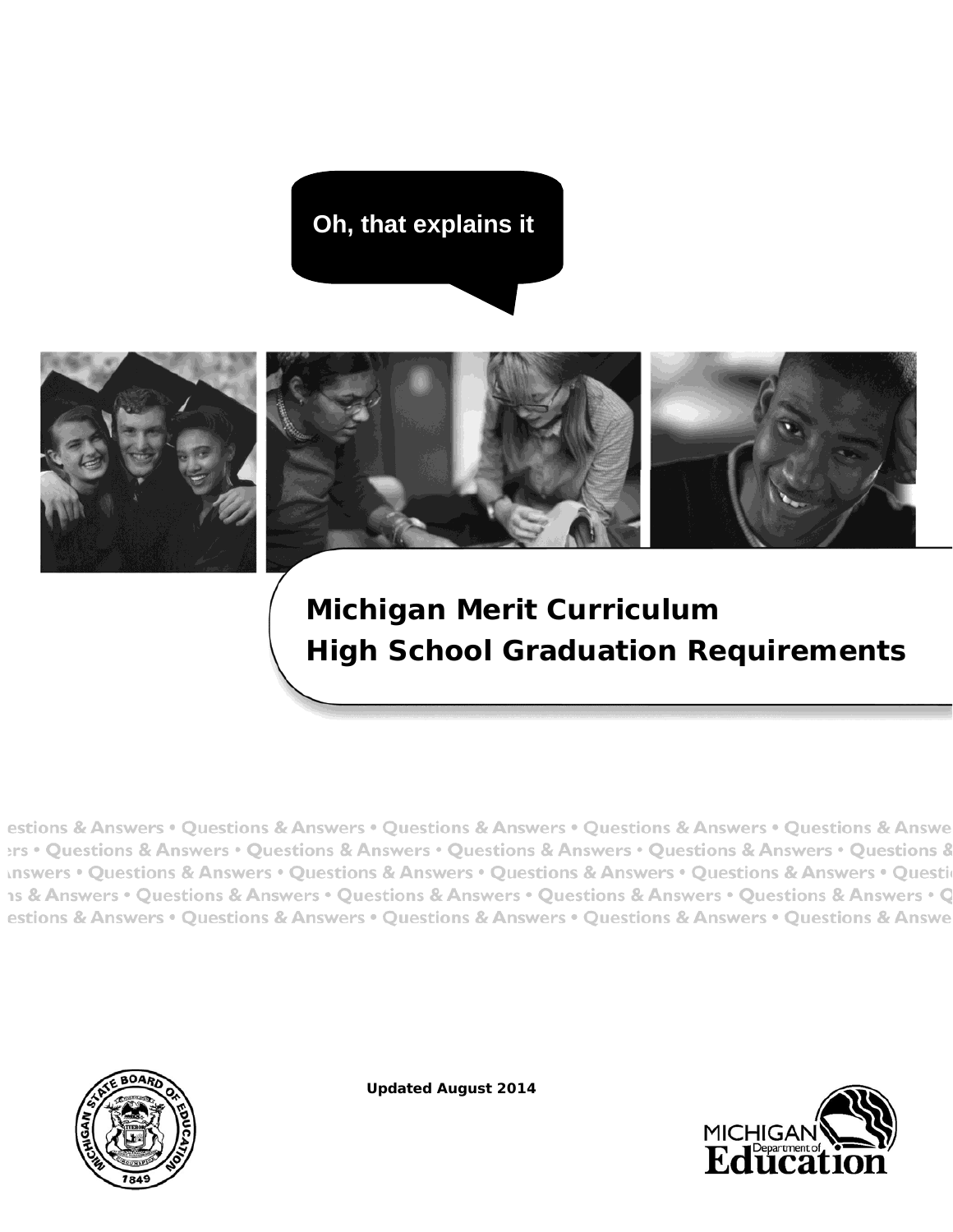## **Michigan Merit Curriculum Frequently Asked Questions**

## **Introduction**

The Michigan Merit Curriculum (MMC) is crafted around the philosophical belief that all students will need postsecondary learning opportunities beyond high school. It is not a curriculum in the traditional sense in that it doesn't describe instructional materials and approaches. Instead it specifies that all students who earn a diploma, at a minimum, have demonstrated proficiency with the content outlined by the state academic standards or guidelines. Since districts are responsible for awarding diplomas so too are they responsible for providing all students the opportunity to learn the content outlined by the standards. As the learning skills for college and the workplace have merged, the MMC, if properly implemented, will prepare students with the skills and knowledge needed to be successful in our global economy and workplace. It supports the need for personalization, acceleration, and innovation in an atmosphere of high expectations and high support for students.

| <b>General Overview</b>                     | pg. 2  |
|---------------------------------------------|--------|
| <b>Earning Credit</b>                       | pg. 3  |
| <b>Content Standards and Guidelines</b>     |        |
| <b>English Language Arts</b>                | pg. 6  |
| <b>Mathematics</b>                          | pg. 7  |
| <b>Online Course or Learning Experience</b> | pg. 9  |
| <b>Physical Education/Health</b>            | pg. 10 |
| <b>Science</b>                              | pg. 12 |
| <b>Social Studies</b>                       | pg. 14 |
| <b>Visual, Performing and Applied Arts</b>  | pg. 15 |
| <b>World Language</b>                       | pg. 16 |
| <b>Career/Technical Education</b>           | pg. 17 |

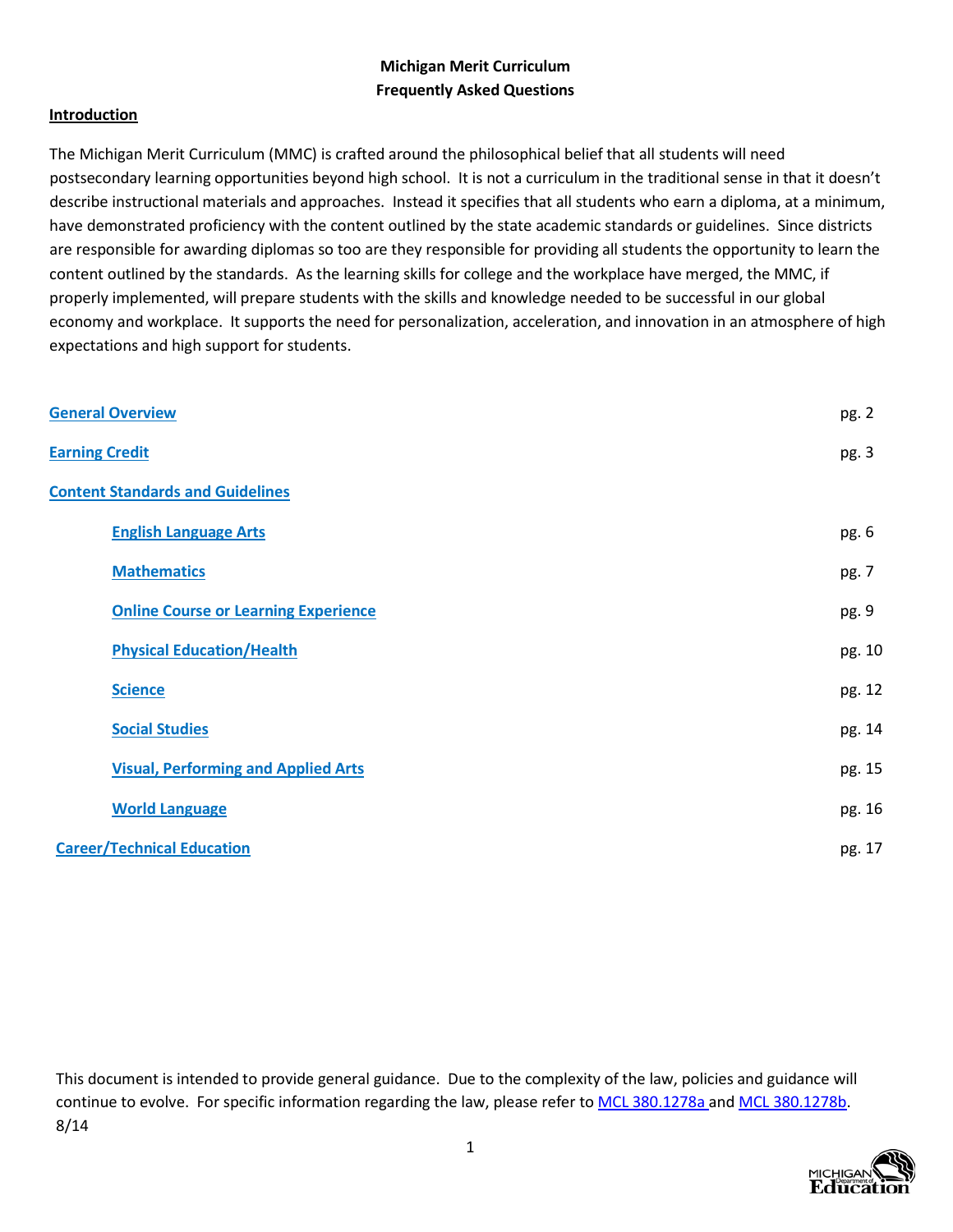## **General Overview**

## <span id="page-2-0"></span>**1. Q: How does the Michigan Merit Curriculum impact local school district decisions?**

A: Under the MMC legislation local school districts retain responsibility to issue diplomas, align curriculum, determine what constitutes a credit, establish a credit award system, identify assessments, set school calendars, select and purchase textbooks, etc. Local school boards and districts have the responsibility to determine "how" to

implement the graduation requirements outlined by the MMC and when students have earned the credits. The MMC gives districts the flexibility to develop scheduling systems, curricula, and courses to meet the individual needs and desires of each district.

Local boards of education can establish additional graduation requirements beyond those in the MMC and the total number of credits required for graduation. However, a district cannot establish lesser requirements.

[See also [Earning](#page-3-0) Credi[t\]](#page-3-0)

# **2. Q: Which students have to meet the requirements of the MMC to receive a diploma?**

A: Districts must ensure that any student who entered 8<sup>th</sup> grade during or after the 2005-2006 school year and wishes to receive a high school diploma from a public school must meet the requirements of the MMC. This includes alternative and adult education students. Modifications can be made to the MMC based on student needs (see **Personal [Curriculum](http://www.michigan.gov/mde/0%2C1607%2C7-140-6530_30334_49879---%2C00.html) Options)**.

Students seeking a General Educational Development (GED) are not subject to the MMC requirements since the GED is an equivalency diploma issued by the

| Michigan Merit Curriculum<br><b>High School Graduation Requirements</b><br>(18 credits)                                                                                                                                                                        |  |
|----------------------------------------------------------------------------------------------------------------------------------------------------------------------------------------------------------------------------------------------------------------|--|
| <b>ENGLISH LANGUAGE ARTS (ELA) - 4 Credits</b>                                                                                                                                                                                                                 |  |
| Proficiency in State Content Standards for ELA (4 credits)                                                                                                                                                                                                     |  |
| <b>MATHEMATICS - 4 Credits</b>                                                                                                                                                                                                                                 |  |
| Proficiency in State Content Standards for Mathematics (3 credits)<br>Proficiency in district approved 4 <sup>th</sup> mathematics credit options (1 credit)<br>(Student must have a math experience in their final year of high school.)                      |  |
| <b>ONLINE LEARNING EXPERIENCE</b>                                                                                                                                                                                                                              |  |
| Course, Learning or Integrated Learning Experience                                                                                                                                                                                                             |  |
| PHYSICAL EDUCATION & HEALTH - 1 Credit                                                                                                                                                                                                                         |  |
| Proficiency in State Content Standards for Physical Education and Health<br>(1 credit); Or<br>Proficiency with State Content Standards for Health (1/2 credit) and district<br>approved extra-curricular activities involving physical activities (1/2 credit) |  |
| <b>SCIENCE - 3 Credits</b>                                                                                                                                                                                                                                     |  |
| Proficiency in State Content Standards for Science (3 credits); Or beginning<br>with the class of 2015:                                                                                                                                                        |  |
| Proficiency in some State Content Standards for Science (2 credits) and<br>completion of a department approved formal career and technical education<br>program (1 credit)                                                                                     |  |
|                                                                                                                                                                                                                                                                |  |
| <b>SOCIAL STUDIES - 3 Credits</b><br>Proficiency in State Content Standards for Social Studies (3 credits)                                                                                                                                                     |  |
| VISUAL, PERFORMING AND APPLIED ARTS - 1 Credit                                                                                                                                                                                                                 |  |
| Proficiency in State Content Standards for Visual, Performing and Applied Arts<br>(1 credit)                                                                                                                                                                   |  |
| <b>WORLD LANGUAGE - 2 Credits</b><br>(Effective beginning with students graduating in 2016)                                                                                                                                                                    |  |

program **or** an additional visual, performing and applied arts credit (1 credit)

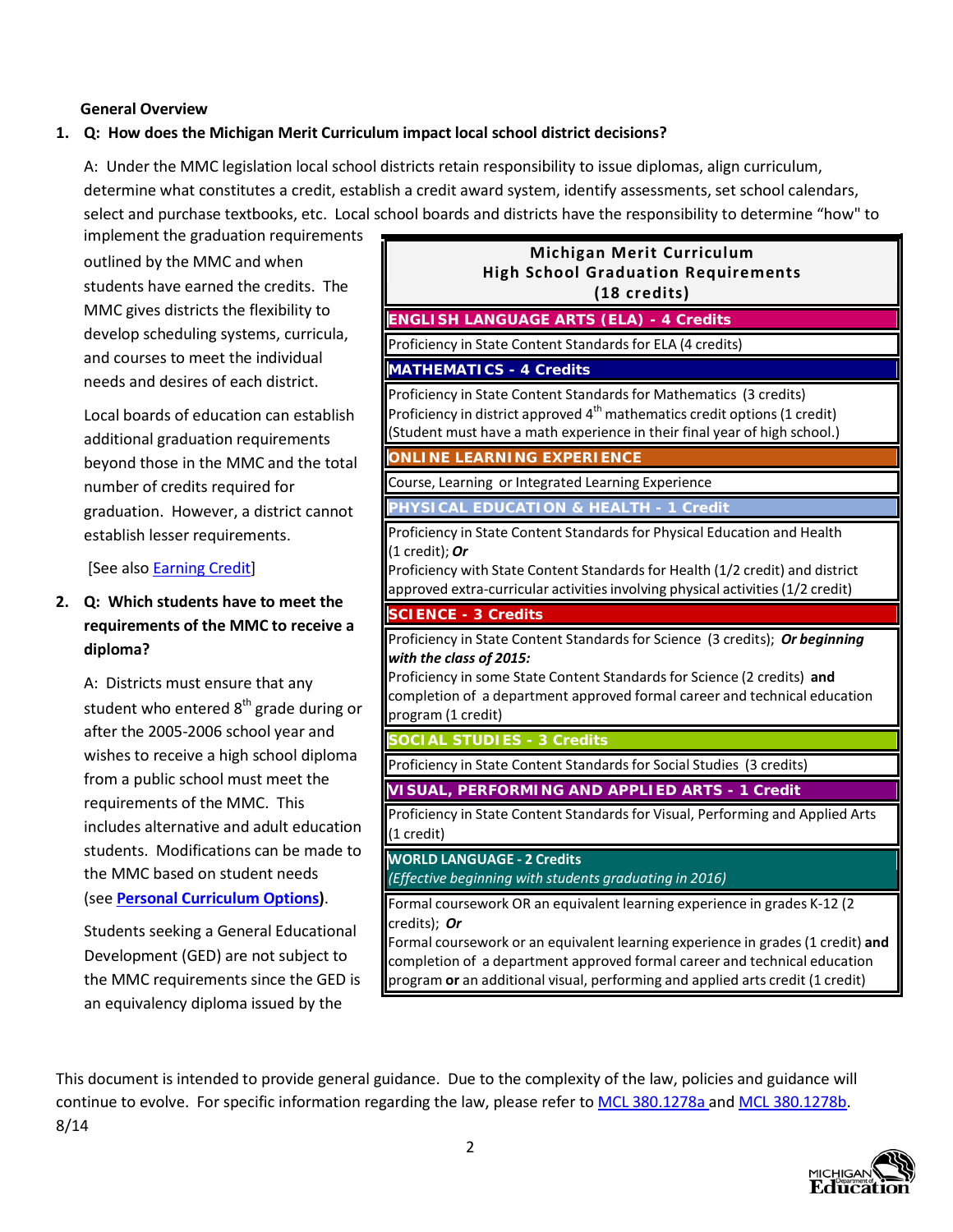<span id="page-3-0"></span>U. S. government and is subject to its own criteria. [Non-public and](http://www.michigan.gov/mde/0%2C4615%2C7-140-6530_6569_35175---%2C00.html) home [schools c](http://www.michigan.gov/mde/0%2C4615%2C7-140-6530_6569_35175---%2C00.html)an set their own graduation criteria and are not required to ensure that students have met the requirements of the MMC. However, the requirement for one semester credit in Civics/Government does apply to all public and non-public and home schools in Michigan.

## **3. Q: What is an Educational Development Plan (EDP)?**

A: The Michigan Merit Curriculum legislation *380.1278b (11)* states:

*The board of a school district or board of directors of a public school academy shall provide the opportunity for each pupil to develop an educational development plan during grade 7, and shall ensure that each pupil reviews his or her educational development plan during grade 8 and revises it as appropriate before he or she begins high school. An educational development plan shall be developed, reviewed, and revised by the pupil under the supervision of the pupil's school counselor or another designee qualified to act in a counseling role under section 1233 or 1233a selected by the school principal and shall be based on high school readiness scores and a career pathways program or similar career exploration program. An educational development plan shall be designed to assist pupils to identify career development goals as they relate to academic requirements. During the process of developing and reviewing a pupil's educational development plan, the pupil shall be advised that many of the curricular requirements of this section and section 1278a may be fulfilled through career and technical education.*

It is up to the district to determine processes and timelines for implementing this requirement. The Department has developed Guidelines for the Use of EDPs at the following link:

[http://www.michigan.gov/documents/mde/MDE\\_EDP\\_10-2-09\\_296459\\_7.pdf](http://www.michigan.gov/documents/mde/MDE_EDP_10-2-09_296459_7.pdf)

[See also **Personal [Curriculum](http://www.michigan.gov/mde/0%2C1607%2C7-140-6530_30334_49879---%2C00.html) Options]**

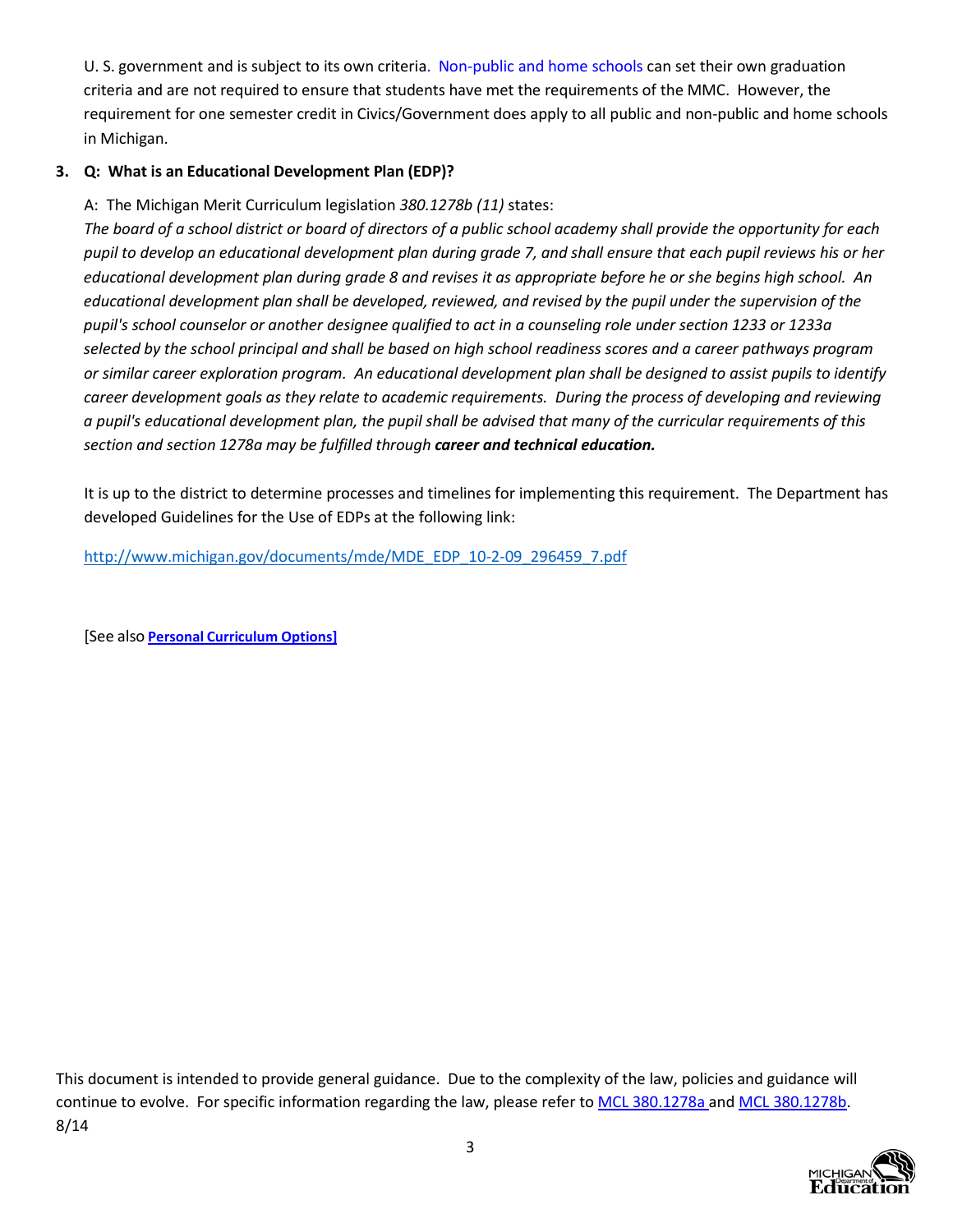<span id="page-4-0"></span>380.1278(a) (4)(a) A pupil is considered to have completed a credit if the pupil successfully completes the subject area content expectations or guidelines developed by the department that apply to the credit. For a career and technical education credit, a school district or public school academy may supplement those content expectations and quidelines *with additional guidelines developed by the school district or public school academy.*

380.1278(a) (4)(b) A school district or public school academy shall base its determination of whether a student has successfully completed the subject area content expectations or guidelines developed by the department that apply to a credit at least in part on the student's performance on the assessments developed or selected by the department or on 1 or more assessments developed or selected by the school district or public school academy that measure a student's *understanding of the subject area content expectations or guidelinesthat apply to the credit.*

380.1278(a) (4)(c) A school district or public school academy shall also grant a pupil a credit if the pupil earns a qualifying score, as determined by the department, on the assessments developed or selected for the subject area by the department under section 1278b or the pupil earns a qualifying score, as determined by the school district or public school academy, on 1 or more assessments developed or selected by the school district or public school academy that *measure a pupil's understanding of the subject area content expectations or guidelinesthat apply to the credit.*

380.1278(b) (2) If a pupil successfully completes 1 or more of the high school credits required under subsection (1) or under section 1278a(1) before entering high school, the pupil shall be given high school credit for that credit.

380.1278(b) (7) The board of a school district or board of directors of a public school academy that operates a high school shall ensure that each pupil is offered the curriculum necessary for the pupil to meet the curricular requirements of this section and section 1278a. The board or board of directors may provide this curriculum by providing the credits specified in this section and section 1278a, by using alternative instructional delivery methods such as alternative course *work, humanities course sequences, career and technical education, industrial technology courses, or vocational* education, or by a combination of these. School districts and public school academies that operate career and technical education programs are encouraged to integrate the credit requirements of this section and section 1278a into those *programs.*

380.1278(b) (14) This section and section 1278a do not prohibit a pupil from satisfying or exceeding the credit *requirements of the Michigan merit standard under thissection and section 1278a through advanced studiessuch as accelerated course placement, advanced placement, dual enrollment in a postsecondary institution, or participation in the international baccalaureate program or an early college/middle college program.*

#### **1. Q: What counts as a credit under the Michigan Merit Curriculum?**

A: The MMC requires that credit be awarded not by the commonly used Carnegie unit, which is based on seat time, but based on a student's demonstration that he or she has successfully met the content expectations for the credit area. The content area [standards and](http://www.michigan.gov/mde/0%2C4615%2C7-140-28753_64839_65510---%2C00.html) guidelines outline the content required for earning the total credit in each content area as specified in the legislation. Credit assigned to courses and other learning opportunities are at the discretion of the district, and may or may not be the same as the credit earned by the student.

#### **2. Q: How can a student earn credit?**

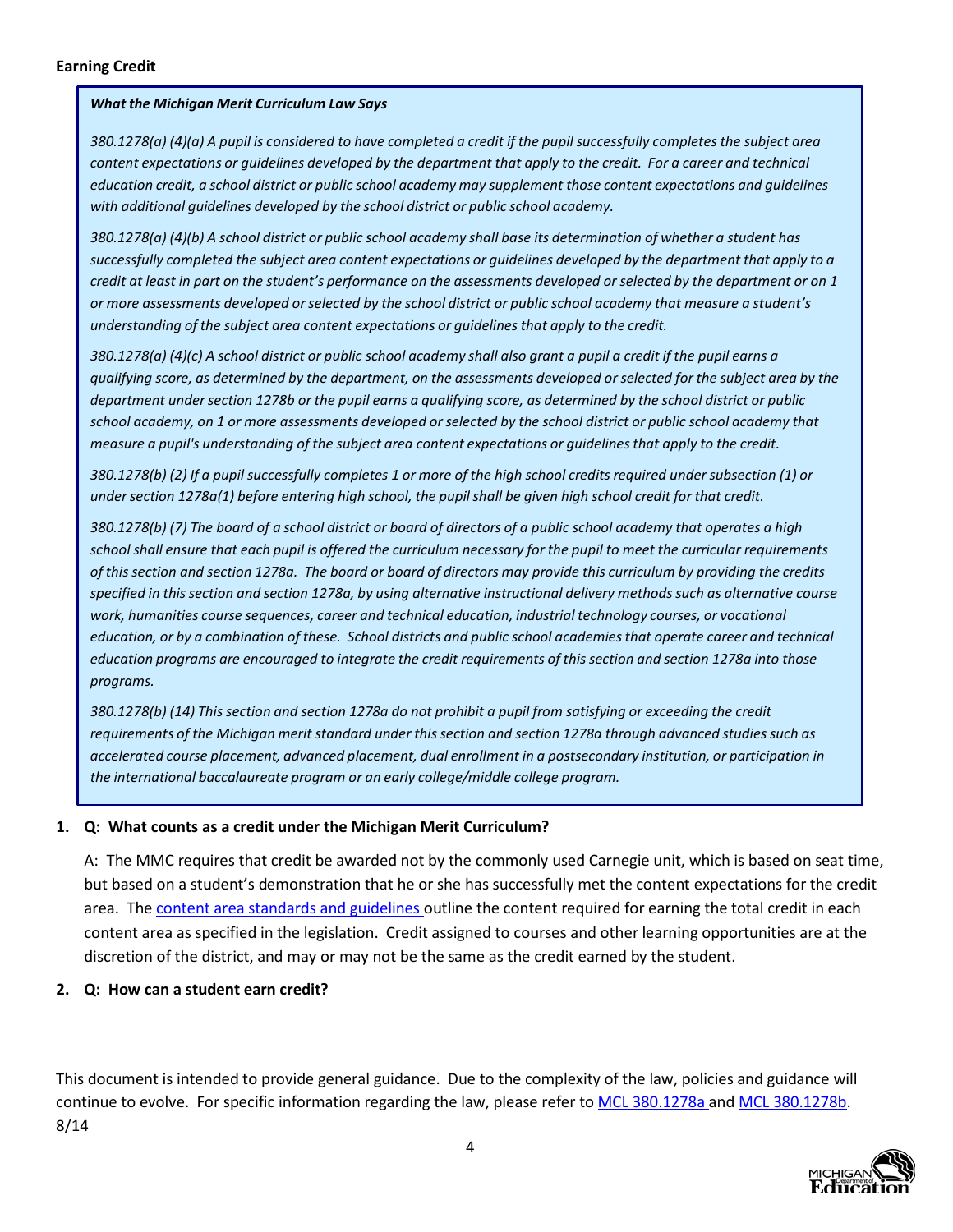A: Students may earn credit if they successfully demonstrate mastery of subject area content expectations or guidelines for the credit. The assignment of credit must be based, at least in part, on student performance on assessments designed to measure the extent to which they meet the credit expectations and guidelines. Districts determine the assessments and criteria of success for determining student proficiency.

Beyond earning credit through a traditional course setting, a student may earn a credit in a variety of ways, including, but not limited to:

- work-based learning programs
- integrated sequences
- project-based learning
- Independent teacher-guided study
- [Testing](http://www.michigan.gov/mde/0%2C1607%2C7-140-6530_30334-194734--%2C00.html) out

In addition, the district may allow students to satisfy credit requirements through:

- [Career and](#page-16-0) Technical Education
- [College](http://www.michigan.gov/mde/0%2C4615%2C7-140-28753_65799_40085---%2C00.html) Coursework
- Early [College](http://www.michigan.gov/mde/0%2C4615%2C7-140-43092_51178---%2C00.html)
- **Advanced [Placement Courses](http://www.michigan.gov/mde/0%2C4615%2C7-140-28753_65799_40022---%2C00.html)**
- International [Baccalaureate](http://www.michigan.gov/mde/0%2C4615%2C7-140-28753_65799_48781---%2C00.html)
- On-line classes

## **3. Q: How do NCAA rules impact district-level course decisions?**

A: Because courses utilizing flexible learning options are designed and delivered locally, the NCAA suggests that those considering such visit the NCAA Eligibility Center and read the [Nontraditional](http://fs.ncaa.org/Docs/eligibility_center/OVN/Nontraditional_Course_FAQ/engage.html) Course FAQ. If you feel that the non-traditional course you are offering students meets the requirements listed, you call 877-622-2321 for review.

# 4. Q: Will colleges accept students who earn credit through non-traditional classes, such as integrated mathematics **or project-based learning?**

A: Colleges and universities see many different types of transcripts from multiple states and countries that vary in course name and type of reporting for credit. These institutes make the ultimate determination in accepting students whether they come from a traditional or non-traditional secondary experience through a variety of measures, which may or may not include a transcript.

# 5. Q: Do we have to worry about double-dipping; in other words, can a course count towards credit in more than **one content area?**

A: Credit is based on student proficiency with the content. How and where they learn the content has no bearing on whether or not they earn credit as long as they satisfactorily demonstrate proficiency on district-determined measures. So for instance, if a student takes a physics class that requires students to also learn important mathematics concepts, students should be able to earn partial or full credit in both subject areas if they demonstrate they have learned the content.

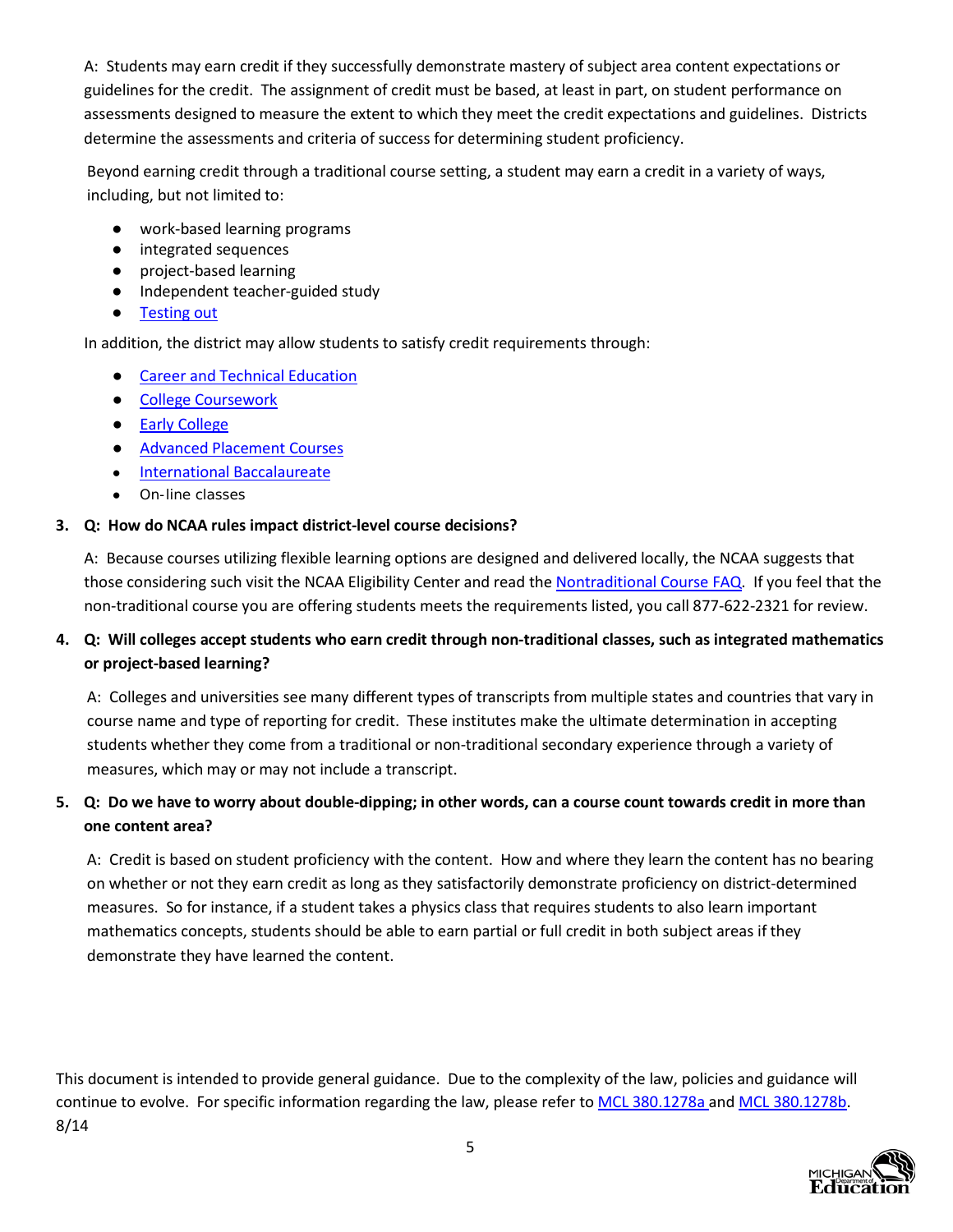## <span id="page-6-0"></span>**Content Standards and Guidelines**

## **ENGLISH LANGUAGE ARTS (ELA)**

#### **What the Michigan Merit Curriculum Law Says:**

Sec. 1278b (1) Except as otherwise provided in this section or section 1278a, beginning with pupils entering grade 8 in 2006, as part of the requirements under section 1278a the board of a school district or board of directors of a public school academy shall not award a high school diploma to a pupil unless the pupil has successfully completed all of the *following credit requirements of the Michigan merit standard before graduating from high school:*

(a) At least 4 credits in English language arts that are aligned with subject area content expectations developed by *the department and approved by the state board under this section.*

Sec. 1278b (5)(f) The English language arts credit requirements of subsection (1)(a) and the science credit requirements *ofsubsection (1)(b) are not subject to modification as part of a personal curriculum under this subsection.*

#### **1. Q: What is the required number of credits for ELA?**

A: At least 4 credits in English language arts that are aligned with subject area content expectations approved by the State Board of Education. Districts are responsible for ensuring that students meet the anchor standards for the English Language Arts Common Core State Standards. For more information see the ELA [Credit Guidelines.](http://www.michigan.gov/documents/mde/ELA_CourseCredit_446177_7_458189_7.pdf?20140825092253)

## **2. Q: Where will educators find the ELA content standards?**

A: Content standards and other guidelines can be found at [www.michigan.gov/academicstandards](http://www.michigan.gov/academicstandards)

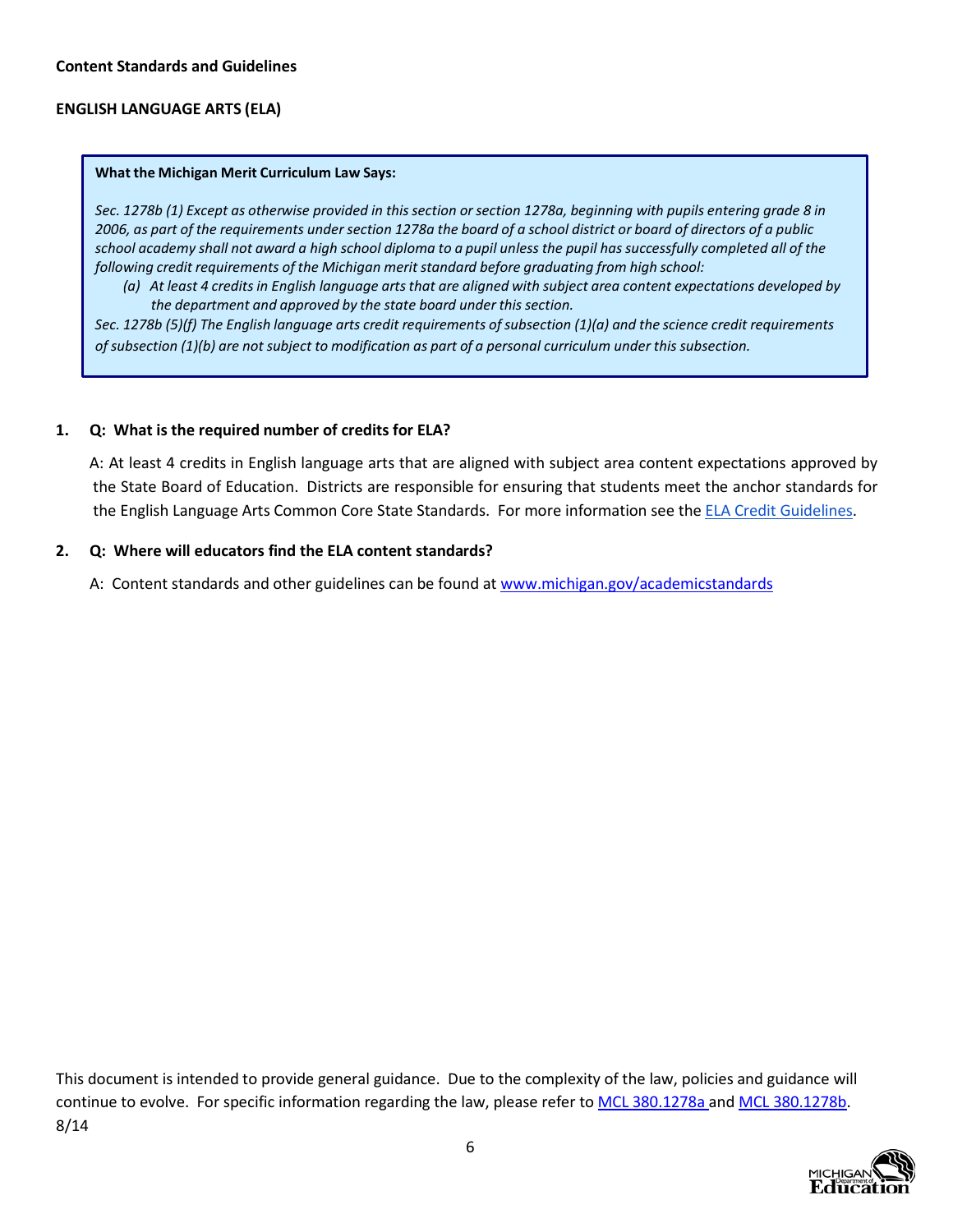<span id="page-7-0"></span>Sec 1278a (1)(a)(i) At least 4 credits in mathematics that are aligned with subject area content expectations developed by the department and approved by the state board under section 1278b, including completion of at least algebra I, geometry, and algebra II, or an integrated sequence of this course content that consists of 3 credits, and an additional *mathematics credit, such astrigonometry, statistics, precalculus, calculus, applied math, accounting, business math, a* retake of algebra II, or a course in financial literacy as described in section 1165. A pupil may complete algebra II over 2 years with 2 credits awarded or over 1.5 years with 1.5 credits awarded for the purposes of this section and section 1278b. A pupil also may partially or fully fulfill the algebra II requirement by completing a department-approved formal career and technical education program or curriculum, that has appropriate embedded mathematics content, such as a *program or curriculum in electronics, machining, construction, welding, engineering, computerscience, or renewable energy and in that program or curriculum successfully completing the same content asthe algebra II benchmarks assessed on the department-prescribed state high school assessment, as determined by the department. Each pupil* must successfully complete at least 1 mathematics course during his or her final year of high school enrollment. This *subparagraph does not require completion of mathematics coursesin any particularsequence.*

Sec. 1278b 5(g) The mathematics credit requirements of section 1278a (1)(a)(i) may be modified as part of a [personal](http://www.michigan.gov/mde/0%2C1607%2C7-140-6530_30334_49879---%2C00.html) [curriculum](http://www.michigan.gov/mde/0%2C1607%2C7-140-6530_30334_49879---%2C00.html) if the pupil successfully completes at least 3-1/2total credits of the mathematics credits required under that *section before completing high school, including algebra I and geometry, and successfully completes at least 1* mathematics credit during his or her final 2 years of high school. The algebra II credit required under that section may be modified as part of a personal curriculum under this subsection if the pupil meets 1 or more of the following:

- *(i) Successfully completesthe same content as 1 semester of algebra II, as determined by the department.*
- (ii) Elects to complete the same content as algebra II over 2 years, with a credit awarded for each of those 2 years, and *successfully completesthat content.*
- (iii) Enrolls in a formal career and technical education program or curriculum and in that program or curriculum *successfully completesthe same content as 1 semester of the algebra II benchmarks assessed on the departmentprescribed state high school assessment, as determined by the department.*
- *(iv) Successfully completes 1 semester ofstatistics, or functions and data analysis, or technical mathematics.*

#### **1. Q: What is the required number of Mathematics credits?**

A: At least 4 credits in Mathematics that are aligned with subject area content expectations approved by the State Board. Each pupil must successfully complete at least 1 mathematics or mathematics-related credit or experience during his or her final year of high school enrollment. Districts are responsible for ensuring that students demonstrate proficiency in Michigan's Mathematics Standards. For more information see the [Mathematics](http://www.michigan.gov/documents/mde/Math_CourseCredit_446175_7_458195_7.pdf?20140825092253) Credit [Guidelines.](http://www.michigan.gov/documents/mde/Math_CourseCredit_446175_7_458195_7.pdf?20140825092253)

## **2. Q: Where will educators find Mathematics content standards?**

A: Content standards and other guidelines can be found at [www.michigan.gov/academicstandards](http://www.michigan.gov/academicstandards)

#### **3. Q: What course(s) may serve as a student's 4th math credit?**

A: Districts determine content, structure, and delivery of mathematics courses. This includes how students fulfill the 4<sup>th</sup> mathematics or mathematics-related course/experience. More information can be found in the [Mathematics Credit](http://mi.gov/documents/mde/Math_CourseCredit_446175_7_458195_7.pdf?20140728134710) Guidelines document.

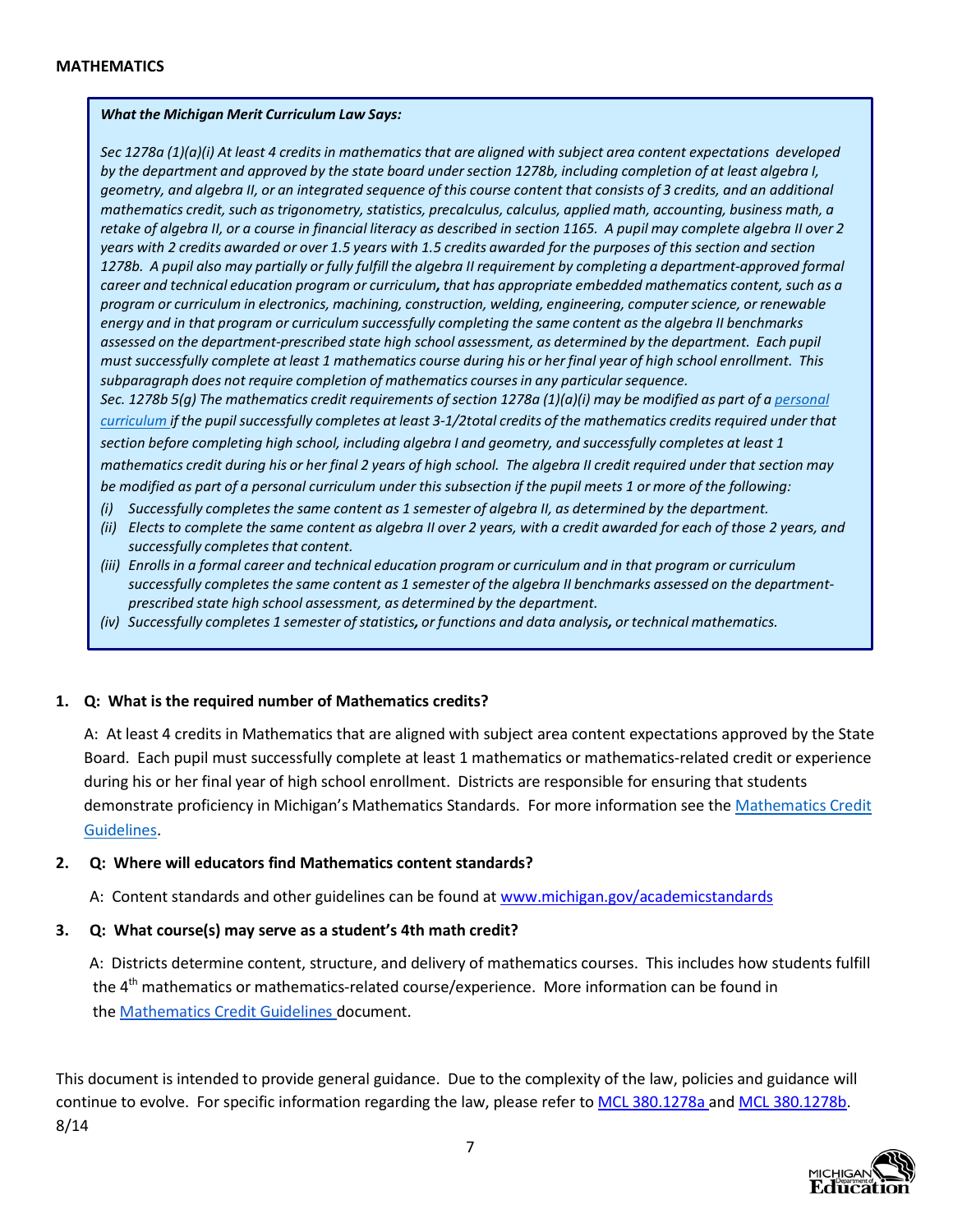## **4. Q: What is the difference between the 4th mathematics credit and the senior year mathematics requirement?**

A: In many cases the 4th mathematics credit and the senior year mathematics requirement are one and the same. For instance students who complete the required mathematics content standards by the end of their junior year will probably complete their 4th credit in their senior year. Similarly, traditional course-taking students electing to take Algebra II over 2 years for 2 credits will probably take the second year of Algebra II in their senior year. However, the 4th mathematics credit is not necessarily synonymous with the senior year math credit. For example, students could take a pre-Algebra II class as a junior that would count as the 4th credit and then take Algebra II as a senior. An integrated sequence of mathematics could incorporate the required HSCE in each of the 4 years plus enough additional mathematics content to warrant the awarding of 4 credits.

## **5. Q: By what standards is technical mathematics defined?**

A: Districts determine content, structure, and delivery of mathematics courses. In addition, districts are responsible for ensuring that students demonstrate proficiency in Michigan's Mathematics Standards.

# **6. Q: In order to replace a mathematics credit with department-approved formal career and technical education program or curriculum, how do districts determine what mathematics content needs to be embedded so that the content is the same as the "Algebra II benchmarks assessed on the department-prescribed state high school assessment?"**

A: There are no specified "Algebra II benchmarks" on the state high school assessment. In addition to a college entrance test and a work skills assessment, grade 11 students will be assessed in spring 2015 on the current high school state standards in English Language Arts (ELA), mathematics, science, and social studies. Please see July 10, 2014, MDE Memorandum regarding Clarification on [Student Assessment](http://www.michigan.gov/documents/mde/Clarification_on_Student_Assessment_462341_7.pdf) for 2014-15.

Because of the specificity in the legislation regarding the exchange of Algebra II with a formal CTE program, there is no difference between exchanging the Algebra II credit and earning Algebra II credit through the integration of the mathematics into a CTE program or class. Districts are encouraged to use the [Mathematics Credit](http://www.michigan.gov/documents/mde/Math_CourseCredit_446175_7_458195_7.pdf?20140825092253) Guidelines to ensure that students have the opportunity to learn all of the mathematics standards before they graduate whether they are enrolled in formal CTE program or not.

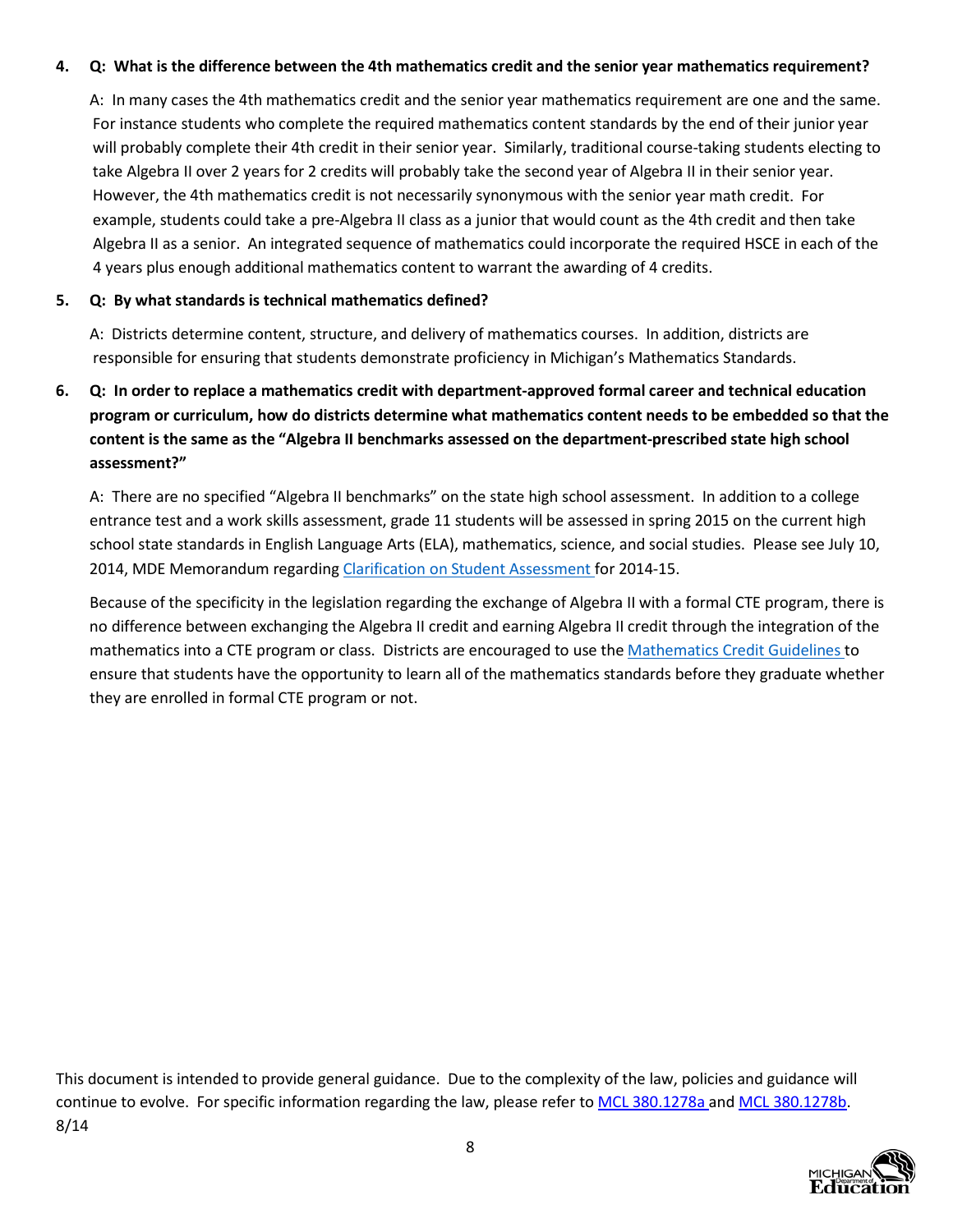<span id="page-9-0"></span>1278b (1)(b) Meets the online course or learning experience requirement of this subsection. A school district or public school academy shall provide the basic level of technology and internet access required by the state board to complete the online course or learning experience. For a pupil to meet this requirement, the pupil shall meet either of the *following, as determined by the school district or public school academy:*

(i) Has successfully completed at least 1 course or learning experience that is presented online, as defined by *the department.*

*(ii) The pupil's school district or public school academy hasintegrated an online experience throughout the high school curriculum by ensuring that each teacher of each course that providesthe required credits of the Michigan merit curriculum hasintegrated an online experience into the course.*

## **1. Q: What are the specific requirements for online learning and courses?**

A: Students must successfully complete at least 1 online course or learning experience. The Michigan Department of Education has developed [Online Learning](http://www.michigan.gov/documents/mde/OE_Companion_Doc_12-06_184084_7.pdf) Guidelines that describe in more detail the options for fulfilling this requirement.

## **2. Q: Can the online learning requirement be met prior to 9th grade?**

A: Yes, the requirement may be satisfied by an online experience at the middle school level, but students are encouraged to continue with online learning throughout high school.

## **3. Q: Does the online learning experience need to go on a transcript?**

A: While districts will need to assure students complete this requirement, the law does not mandate that a student be given credit for this experience or this experience be recorded on a transcript.

## 4. Q: Can a student taking a class, which the district has determined also meets the online learning requirements, **test out of both the class and the online requirement?**

A: No. While a student may test out of a subject or class required by the Michigan high school graduation requirements, the law does not mention testing out of the online requirement. The online requirement is unlike the other graduation requirements in that it is more about process than content. It is not about "computer skills," which most young people are presumed already to have. It is instead about the process of using those skills to pursue learning in an online environment, which is a process that unfolds as students engage in online learning activities. It is unlikely that any kind of testing-out assessment (like an end-of-course exam) could truly "test" the process that occurs when a student engages with content, other students, and a teacher online.

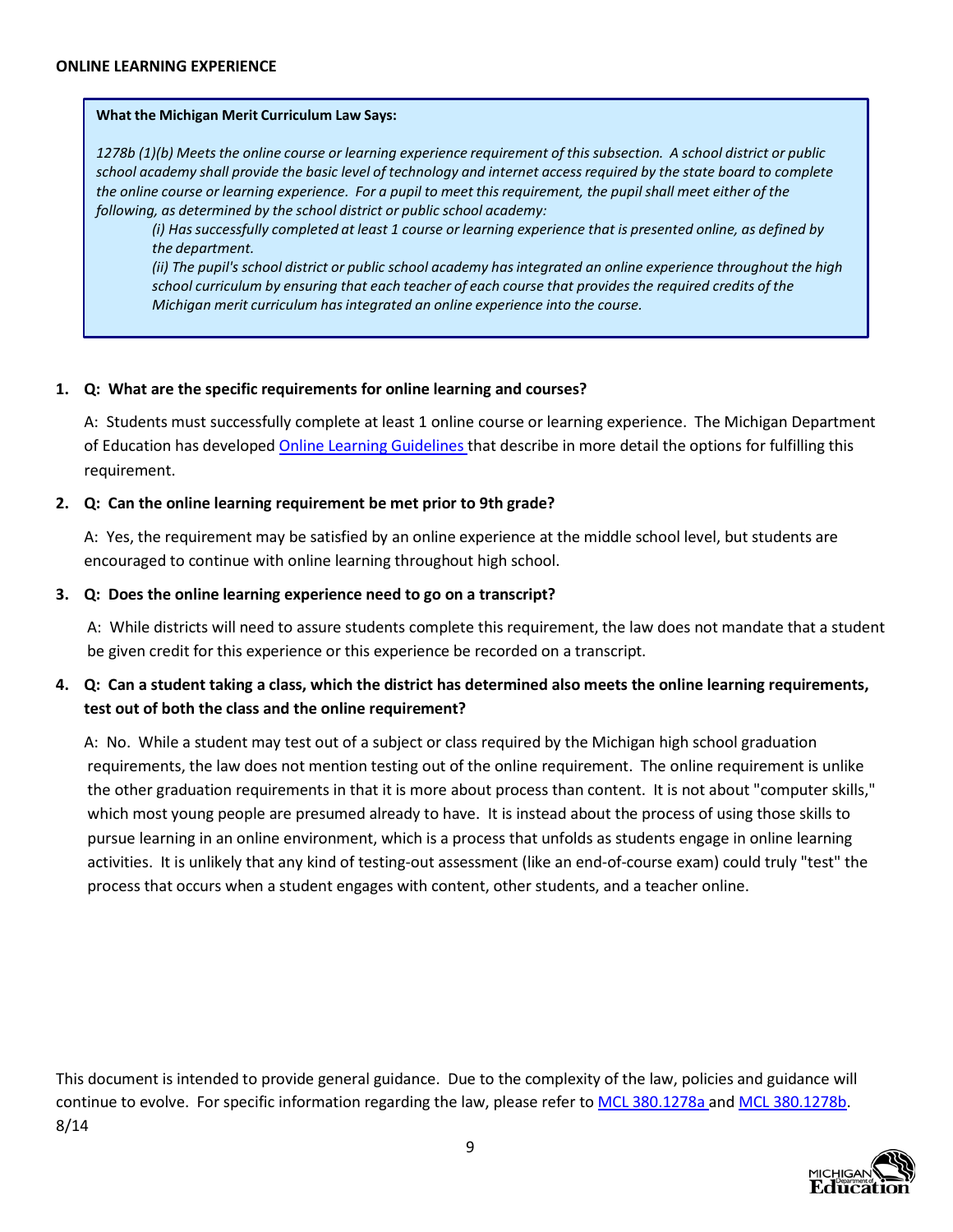<span id="page-10-0"></span>MCL 380.1278a (iii) At least 1 credit in subject matter that includes both health and physical education aligned with quidelines developed by the department and approved by the state board under section 1278b [or at least 1/2 credit in health aligned with guidelines developed by the department and approved by the state board under section 1278b and at least 1/2 credit awarded by the school district or public school academy for approved participation in extracurricular *athletics or other extracurricular activitiesinvolving physical activity].*

*MCL 380.1278b (5)(i) The health and physical education credit requirement undersection 1278a (1)(a)(iii) may be* modified as part of a personal [curriculum](http://www.michigan.gov/mde/0%2C1607%2C7-140-6530_30334_49879---%2C00.html) only if the modification requires the pupil to complete 1 additional credit in English language arts, mathematics, or science or 1 additional credit in a language other than English, or requires the pupil to complete a formal career and technical education program. This additional credit must be in addition to the number of those credits otherwise required under subsection (1) and section 1278a (1) or under section 1278a (2).

*MCL 380.1169 Dangerous communicable diseases; human immunodeficiency virusinfection and acquired immunodeficiency virusinfection; teacher training; teaching materials; curricula; teaching of abstinence from sex.*

Sec. 1169 (1) The principal modes by which dangerous communicable diseases, including, but not limited to, human *immunodeficiency virusinfection and acquired immunodeficiency syndrome, are spread and the best methodsfor the* restriction and prevention of these diseases shall be taught in every public school in this state. Subject to subsection (3) and section 1507b, the teaching under this section shall stress that abstinence from sex is a responsible and effective method for restriction and prevention of these diseases and is a positive lifestyle for unmarried young people.

*(2) Except for licensed health care professionals who have received training on human immunodeficiency virusinfection and acquired immunodeficiency syndrome, each person who teachers K to 12 pupils about human immunodeficiency virusinfection and acquired immunodeficiency syndrome pursuant to subsection (1)shall have training in human immunodeficiency virusinfection and acquired immunodeficiency syndrome education for young people. The* superintendent of public instruction, in cooperation with the department of public health, shall train trainers to provide the teacher training required by this subsection and shall provide for the development and distribution to school districts *of medically accurate material on the teaching of human immunodeficiency virusinfection and acquired immunodeficiency syndrome to young people.*

*(3) The choice of curricula to be used for human immunodeficiency virus infection and acquired immunodeficiency* syndrome education required to be taught under subsection (1) shall be approved by the appropriate school board and *implemented in the schoolsetting not later than October 1, 1990. Before adopting any revisionsto the curriculum* implemented under this section, including, but not limited to, revisions to provide for the teaching of abstinence from sex as a responsible method for the restriction and prevention of disease, a school board shall hold at least 2 public hearings on the proposed revisions. The hearings shall be held at least 1 week apart and public notice of the hearings shall be given in the manner required under section 1201 for board meetings. A public hearing held pursuant to this section may *be held in conjunction with a public hearing held pursuant to section 1507.*

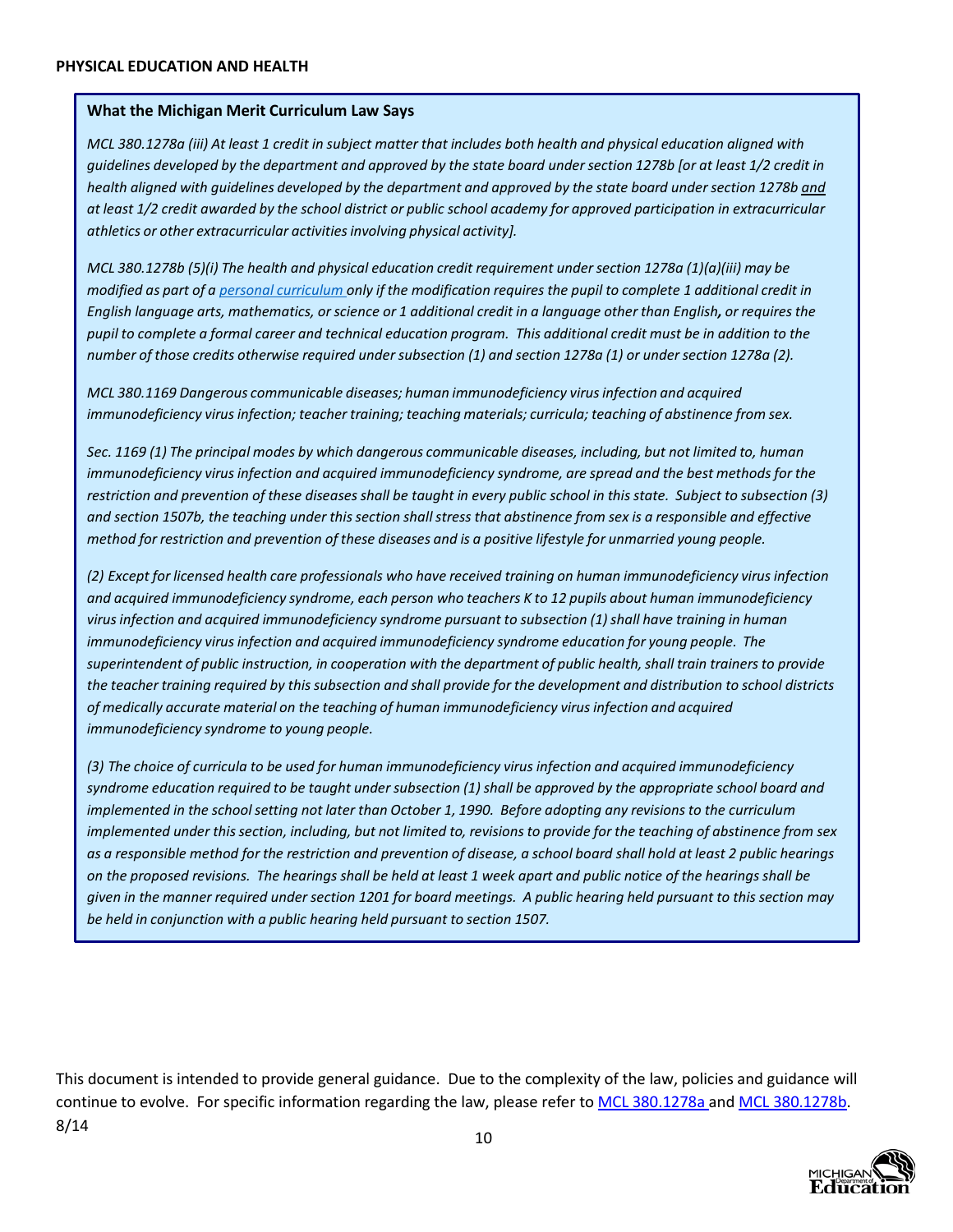## **1. Q: Do the requirements give the option for students to take just physical education OR health?**

A: No. One credit that includes both physical education AND health must be earned by high school students for graduation. The requirement could be met in 2 separate courses each earning 1/2 credits. The 1/2 credit for PE may also be awarded by the school district or public school academy for approved participation in extracurricular athletics or other extracurricular activities involving physical activity. Please note, however, that this pertains only to the physical education credit guidelines of the MMC, not the health education credit guidelines.

## **2. Q: What extracurricular athletics or other extracurricular activities involving physical activity are allowed to fulfill the 1/2 credit of physical education?**

A: A district may determine what extracurricular activities involving physical activity may be used as credit toward the physical education requirement. The department strongly recommends the local school board develop its own policy outlining what is acceptable for the credit as to be clear to students and parents and consistent in implementation.

## **3. Q: Where will educators find the health and physical education content standards?**

A: Content standards and other guidelines can be found at [www.michigan.gov/academicstandards.](http://www.michigan.gov/academicstandards)

## 4. Q: Can a student required to take the MMC waive the state's physical education or health credit requirement for **any reason?**

A: Yes, under certain conditions. The Michigan Merit Curriculum MCL 380.1278b, allows a student to substitute one physical education and health credit to acquire extra English language arts, mathematics, science or world language credits, if a student has an approved personal [curriculum.](http://www.michigan.gov/mde/0%2C1607%2C7-140-6530_30334_49879---%2C00.html)

In addition, students may test out of any state-required graduation credit if the student earns: 1) a qualifying score, as determined by the department, on the assessments developed or selected for the subject area by the department or 2) the student earns a qualifying score, as determined by the school district or public school academy, on one or more assessments developed or selected by the school district or public school academy that measure a student's proficiency in the content expectations or guidelines that apply to the credit.

## **5. Q: Can a student receive high school credit for a health or physical education class in middle school?**

A: Yes, students may receive high school credit for a health or physical education class in middle school if the following three criteria for middle school credit outlined below are met:

- The middle school class MUST cover the same content expectations as the high school class
- Proficiency must be assessed using the same assessment (e.g., exam) used at the high school
- The level of proficiency expected in order to pass must be the same as at the high school

However, leaving students without such education during high school does not give them a chance to practice much needed skills acquired through health education and could place students at greater risk for alcohol, tobacco, and drug use, sexual activity leading to sexually transmitted infections and unintended pregnancies, personal injury (e.g., violence, bullying) and long term health problems related to lack of nutrition education and physical activity opportunities.

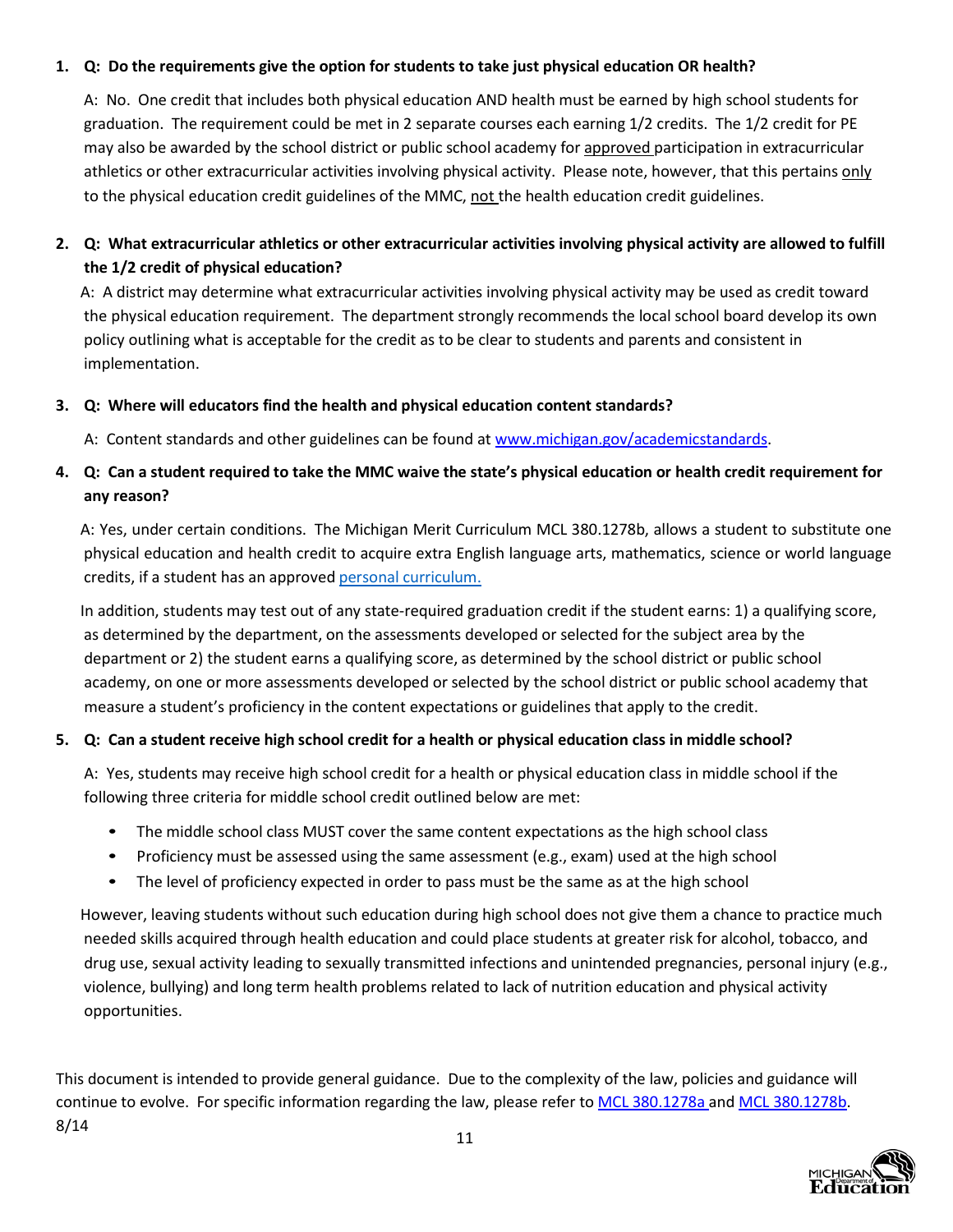<span id="page-12-0"></span>Sec. 1278 (1)(b) At least 3 credits in science that are aligned with subject area content expectations developed by the department and approved by the state board under this section, including completion of at least biology and either *chemistry, physics, anatomy, or agriculturalscience, orsuccessfully completing a program or curriculum that provides*  the same content as the chemistry or physics benchmarks, as determined by the department. A student may fulfill the *requirement for the third science credit by completing a department-approved computerscience program or curriculum or formal career and technical education program or curriculum. The legislature strongly encourages pupilsto complete a fourth credit in science,such asforensics, astronomy, Earth science, agriculturalscience, environmentalscience, geology, physics, chemistry, physiology, or microbiology.*

380.1278b (5)(f) The science credit requirements of subsection (1)(b) are not subject to modification as part of a *personal curriculum under thissubsection.*

## **1. Q: What is the required number of science credits?**

A: At least 3 credits in science that are aligned with subject area content expectations approved by the State Board. A student may fulfill the requirement for the third science credit by completing a department-approved computer science program or curriculum or formal career and technical [education program or](#page-16-0) curriculum. However, districts are responsible for ensuring that students have an opportunity to learn the standards for science as outlined in the High School [Essential Science Content Expectations](http://www.michigan.gov/documents/mde/Essential_Science_204486_7.pdf?20140819085126) since these will be tested on the grade 11 science exam. For more information see the [Science Credit](http://www.michigan.gov/documents/mde/Science_CourseCredit_466083_7.pdf?20140825092253) Guidelines.

## **2. Q: Where will educators find science content standards?**

A: Content standards and other guidelines can be found at [www.michigan.gov/academicstandards.](http://www.michigan.gov/academicstandards)

## **3. Q: Can physical science be a successful completion of a program meeting chemistry and physics content expectations?**

A: Yes, as long as the students demonstrate proficiency in the science course content expectations for both physics and chemistry, physical science is considered an optional course for students. As mentioned before, credit is not based on seat time, but instead on demonstration of proficiency of the essential content expectations.

## **4. Q: What are the 8th grade science standards?**

A: Districts determine which high school science content expectations they will teach at the  $8<sup>th</sup>$  grade level. More information can be found in the [Science Credit Guidelines.](http://www.michigan.gov/documents/mde/Science_CourseCredit_466083_7.pdf?20140825092253)

## **5. Q: Is there a Common Core for science?**

A: There is not a Common Core for science. There is part of the Common Core English [Language Arts Standards](http://www.corestandards.org/assets/CCSSI_ELA%20Standards.pdf) called Literacy in History/Social Studies, Science, and Technical Subjects which describes the literacy skills and understandings required for career and college readiness in multiple disciplines.

## **6. Q: What course(s) may serve as a student's 3rd science credit?**

A: Districts determine content, structure, and delivery of science courses. This includes how students fulfill the 3<sup>rd</sup> science credit. More information can be found in the Science Credit [Guidelines](http://www.michigan.gov/documents/mde/Science_CourseCredit_466083_7.pdf?20140825092253) document.

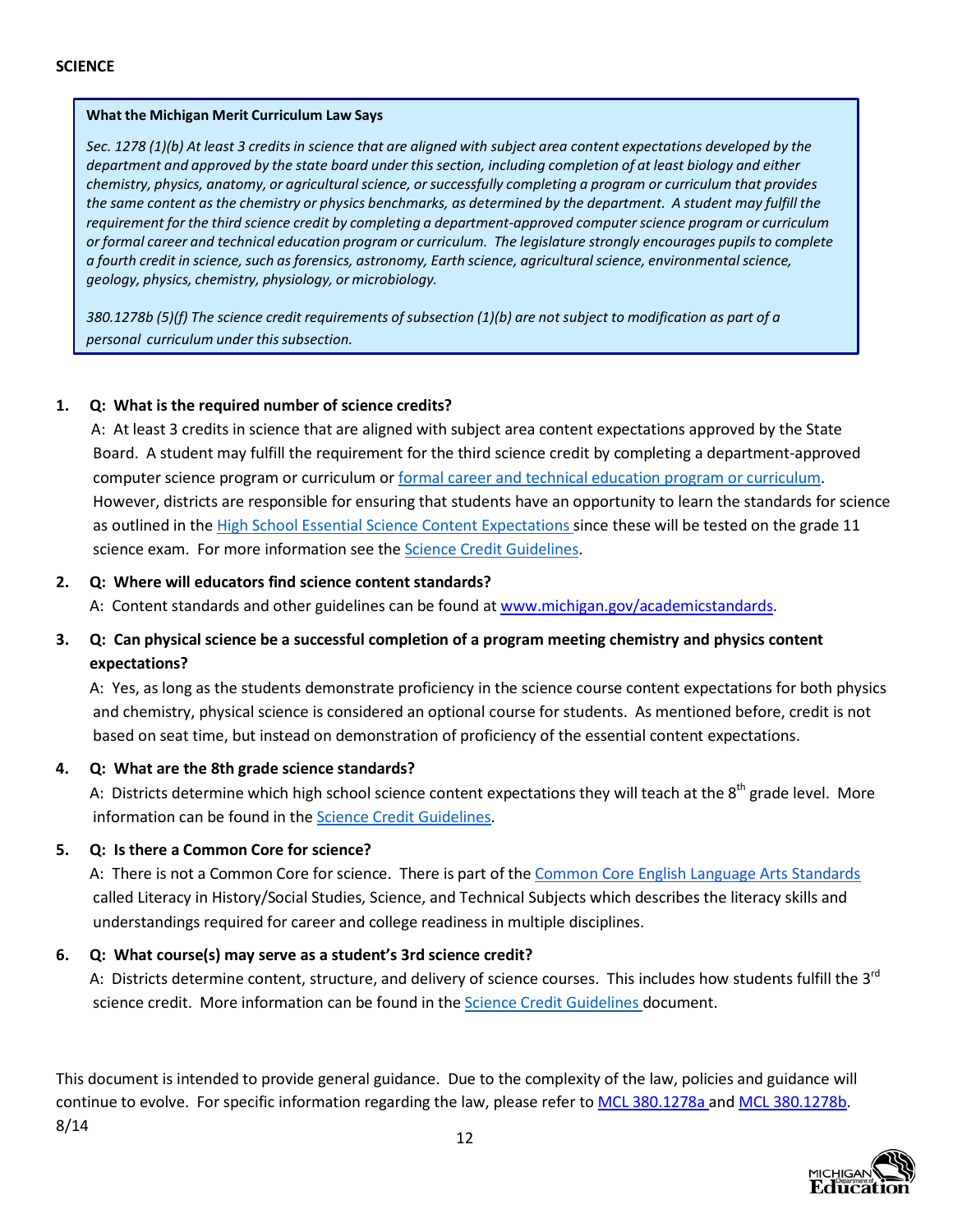## **7. Q: Can a student take a CTE class for the 3rd science credit?**

A: Any course or program, including CTE that integrates science content may count as the  $3^{rd}$  science credit.

If the 3rd science credit is *exchanged* for a [formal career and](#page-16-0) technical education program or curriculum then science content does not need to be integrated. However, districts are responsible for ensuring that students have an opportunity to learn the standards for science as outlined in the High School [Essential Science Content](http://www.michigan.gov/documents/mde/Essential_Science_204486_7.pdf?20140819085126) [Expectations](http://www.michigan.gov/documents/mde/Essential_Science_204486_7.pdf?20140819085126) since these will be tested on the grade 11 science exam.

[See also Earning Credit and Career/Technical Education]

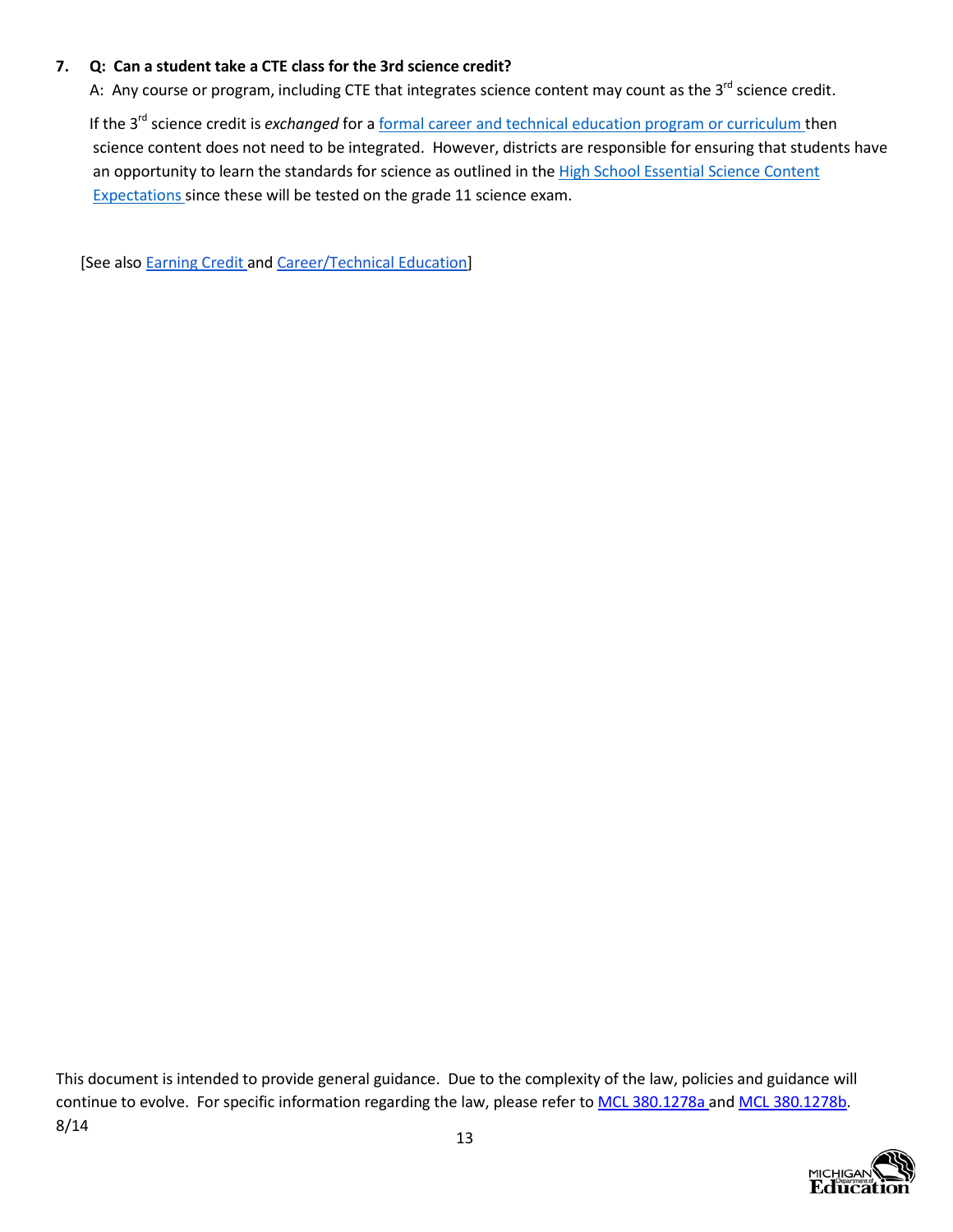<span id="page-14-0"></span>Sec. 1278a (ii) At least 3 credits in social science that are aligned with subject area content expectations developed by the department and approved by the state board under section 1278b, including completion of at least 1 credit in United States history and geography, 1 credit in world history and geography, 1/2 credit in economics, and the civics course described in *section 1166(2).*

Sec. 1278b (5)(h) The social science credit requirements of section 1278a (1)(a)(ii) may be modified as part of a [personal](http://www.michigan.gov/mde/0%2C1607%2C7-140-6530_30334_49879---%2C00.html) *[curriculum](http://www.michigan.gov/mde/0%2C1607%2C7-140-6530_30334_49879---%2C00.html) only if all of the following are met:*

(i) The pupil has successfully completed 2 credits of the social science credits required under section 1278a (1), including the *civics course described in section 1166(2).*

## **1. Q: What is the required number of credits?**

A: Three credits of social studies aligned with the subject area content expectations developed by the department to include 1 credit in United States history and geography, 1 credit in world history and geography, 1/2 credit in economics, and 1/2 credit in civics/government. More information can be found in the [Social](http://www.michigan.gov/documents/mde/SSModel_CourseCredit_466084_7.pdf?20140825092253) [Studies Credit](http://www.michigan.gov/documents/mde/SSModel_CourseCredit_466084_7.pdf?20140825092253) Guidance document.

## **2. Q: Where will educators find the social studies content standards?**

A: Content standards and other guidelines can be found at [www.michigan.gov/academicstandards.](http://www.michigan.gov/academicstandards)

## **3. Q: Is there a Common Core for social studies?**

A: There is not a Common Core for social studies. There is part of the Common Core English [Language](http://www.corestandards.org/assets/CCSSI_ELA%20Standards.pdf) Arts [Standards c](http://www.corestandards.org/assets/CCSSI_ELA%20Standards.pdf)alled Literacy in History/Social Studies, Science, and Technical Subjects which describes the literacy skills and understandings required for career and college readiness in multiple disciplines.

## **4. Q: What is the C3 Framework for Social Studies and what will be the impact?**

A: Michigan is one of 28 states that helped develop the [College, Career,](http://www.socialstudies.org/c3) and Civic Life (C3) Framework. The purpose of the C3 Framework is to provide guidance to educators to strengthen their social studies programs. The Michigan Council for Civic Education, Michigan Council for Economic Education, Michigan Geographic Alliance, Michigan Council for History Education, along with the Michigan Council for Social Studies, are forming committees that will work to align Michigan's current Social Studies Standards with curriculum, instruction, and assessment through the C3 Framework lens.

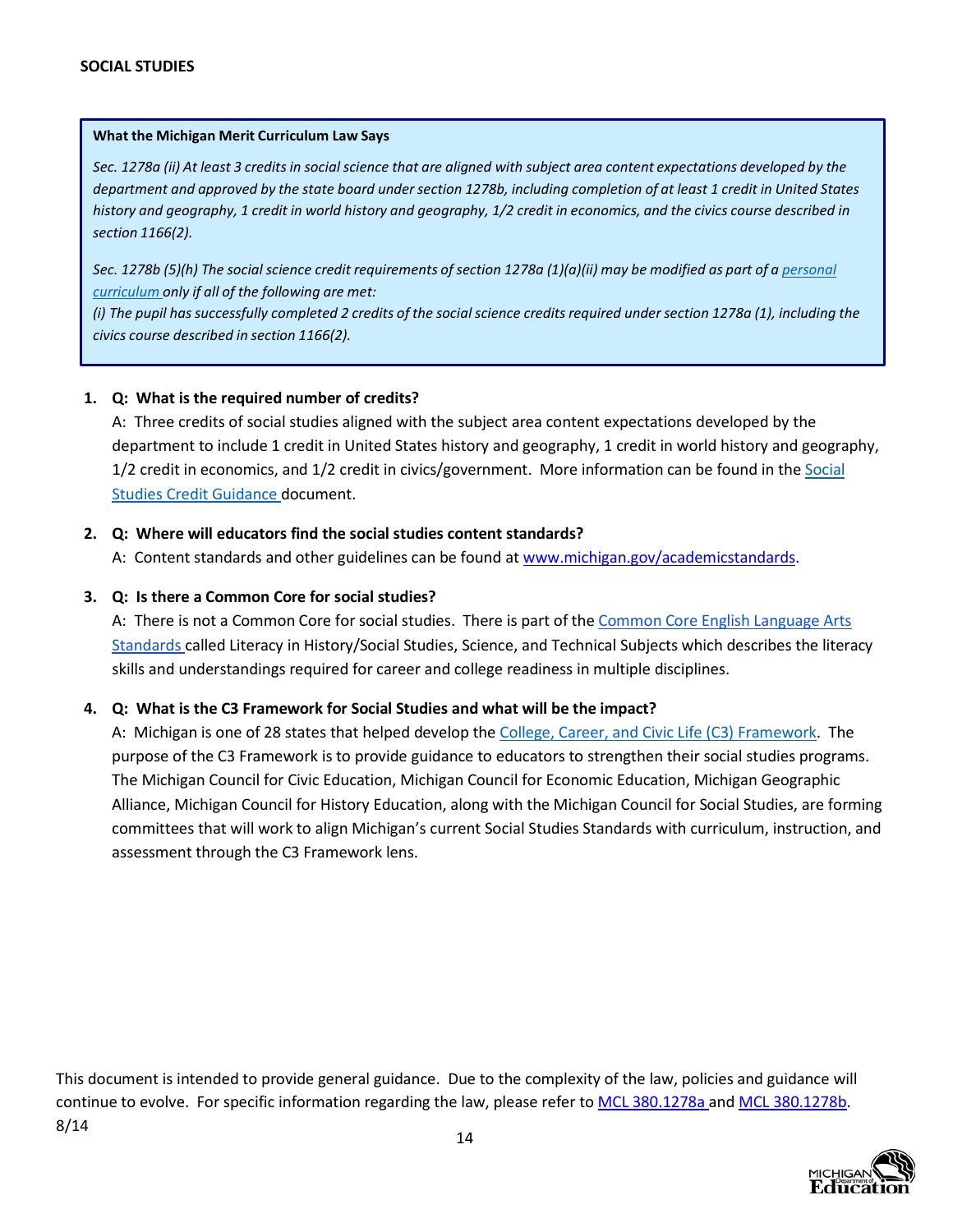<span id="page-15-0"></span>Sec. 1278a (1)(iv) The board of a school district or board of directors of a public school academy shall not award a high school diploma to a pupil unless the pupil has successfully completed at least 1 credit in visual arts, performing arts, or *applied arts, that is aligned with guidelines developed by the Michigan Department of Education.*

Sec. 1278a (2) .... For pupils who graduate from high school in 2015, 2016, 2017, 2018, 2019, or 2020 only, a pupil may partially or fully fulfill 1 credit of [a world language] by completing a department-approved formal career and technical education program or curriculum or by completing visual or performing arts instruction that is in addition to the requirements under subsection  $(1)$  (a)(iv). The board of a school district or board of directors of a public school academy is *strongly encouraged to ensure that all pupils complete*

Sec. 1278b (5)(g)(j)(j) The visual arts, performing arts, or applied arts credit requirement under section 1278a (1)(a)(iv) may be modified as part of a personal [curriculum](http://www.michigan.gov/mde/0%2C1607%2C7-140-6530_30334_49879---%2C00.html) only if the modification requires the pupil to complete 1 additional credit in English language arts, mathematics, or science or 1 additional credit in a language other than English, or requires the pupil to 1 complete a formal career and technical education program. This additional credit must be in addition to the number of *those credits otherwise required undersubsection (1) and section 1278a (1) or undersection 1278a (2).*

- **1. Q: What is the required number of visual, performing, and applied arts credits?** A: One credit aligned with the guidelines developed by the Michigan Department of Education. See also information on the Personal [Curriculum](http://www.michigan.gov/mde/0%2C1607%2C7-140-6530_30334_49879---%2C00.html) Options and [Career and](#page-16-0) Technical Educatio[n.](#page-16-0)
- **2. Q: Where will educators find the visual, performing, and applied arts guidelines?** A: Content standards and guidelines can be found at [www.michigan.gov/academicstandards.](http://www.michigan.gov/academicstandards)
- **3. Q: Can a student exchange a world language credit for a visual, performing, and applied arts credit?** A: Yes. Starting with the graduating class of 2015 a student has the option to reduce the number of world language credits to one and increase the visual, performing, and applied arts credits to two.

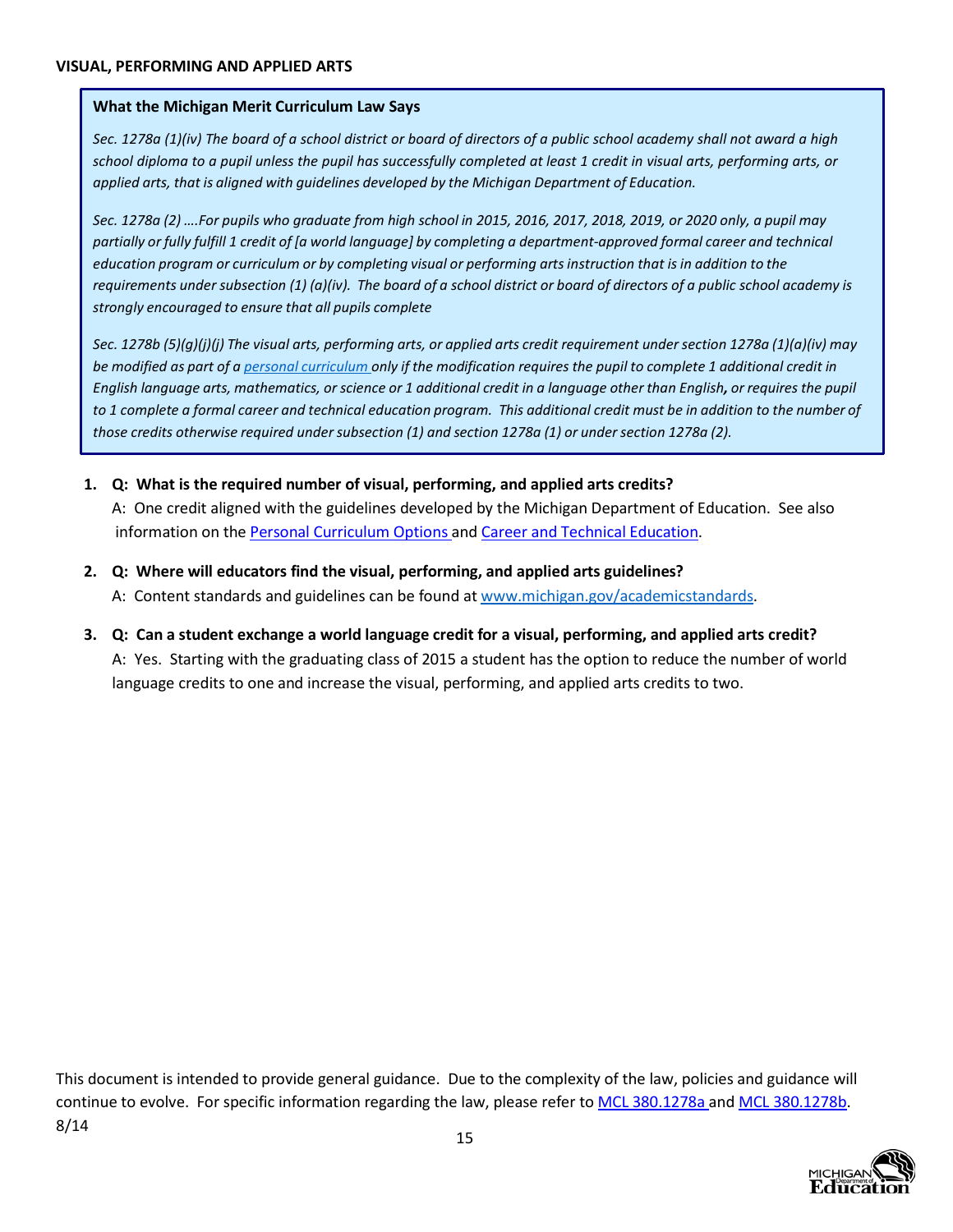<span id="page-16-0"></span>Sec. 1278a (2)(2) In addition to the requirements under subsection (1), the board of a school district or board of directors of a public school academy shall not award a high school diploma to a pupil unless the pupil has successfully completed during grades K to 12 at least 2 credits that are grade-appropriate in a language other than English or course work or other learning experiences that are substantially equivalent to 2 credits in a language other than English, based on quidelines developed by the department. For pupils who graduate from high school in 2015, 2016, 2017, 2018, 2019, or 2020 only, a pupil may partially or fully fulfill 1 credit of this requirement by completing a department-approved formal career and technical education program or curriculum or by completing visual or performing arts instruction that is in addition to the requirements under subsection  $(1)(a)(iv)$ . The board of a school district or board of directors of a public school academy is strongly encouraged to ensure that all pupils complete at least 1 credit in a language other than English *in grades K to 6. For the purposes of this subsection, all of the following apply:*

*(a) American Sign Language is considered to be a language other than English.*

*(b) The pupil may meet all or part of this requirement with online course work.*

## **1. Q: What credit requirements exist for learning a language other than English? Who and/or which graduating classes will be impacted by this requirement?**

A: Beginning with the graduating class of 2016, students need to complete during grades K-12 the equivalent of 2 grade appropriate credits in a language other than English or have course work or other learning experience that are substantially equivalent to 2 credits. The board of a school district or board of directors of a public school academy may request as an option that pupils graduating in 2015 meet the world language requirement, but are not bound by law to require that pupils graduating in 2015 meet the world language requirement.

### **2. Q: How can students meet the requirement?**

A: Students can meet the world language requirement in the following ways:

- By completing the equivalent of 2 credits in a language other than English during grades K-12.
- Through learning beyond the K-12 classroom: formalstudy abroad, study abroad programs, college coursework, home or heritage languages, online courses, or other life experiences as determined by the district.
- Students who are graduating from high school in 2015, 2016, 2017, 2018, 2019, or 2020 only may partially or fully fulfil 1 credit of the world language requirement by completing a department approved [formal career](#page-16-0) and technical [education](#page-16-0) program or by completing visual, performing, or applied arts instruction that is in addition to the visual, performing, and applied arts [requirement.](#page-14-0) Students who are graduating from high school in 2015 and are required by their district to earn 2 credits in language other than English, may also use the options described in this paragraph.
- More information and guidelines on meeting the credit requirements for learning a language other than English can be found at [www.michigan.gov/academicstandards.](http://www.michigan.gov/academicstandards)

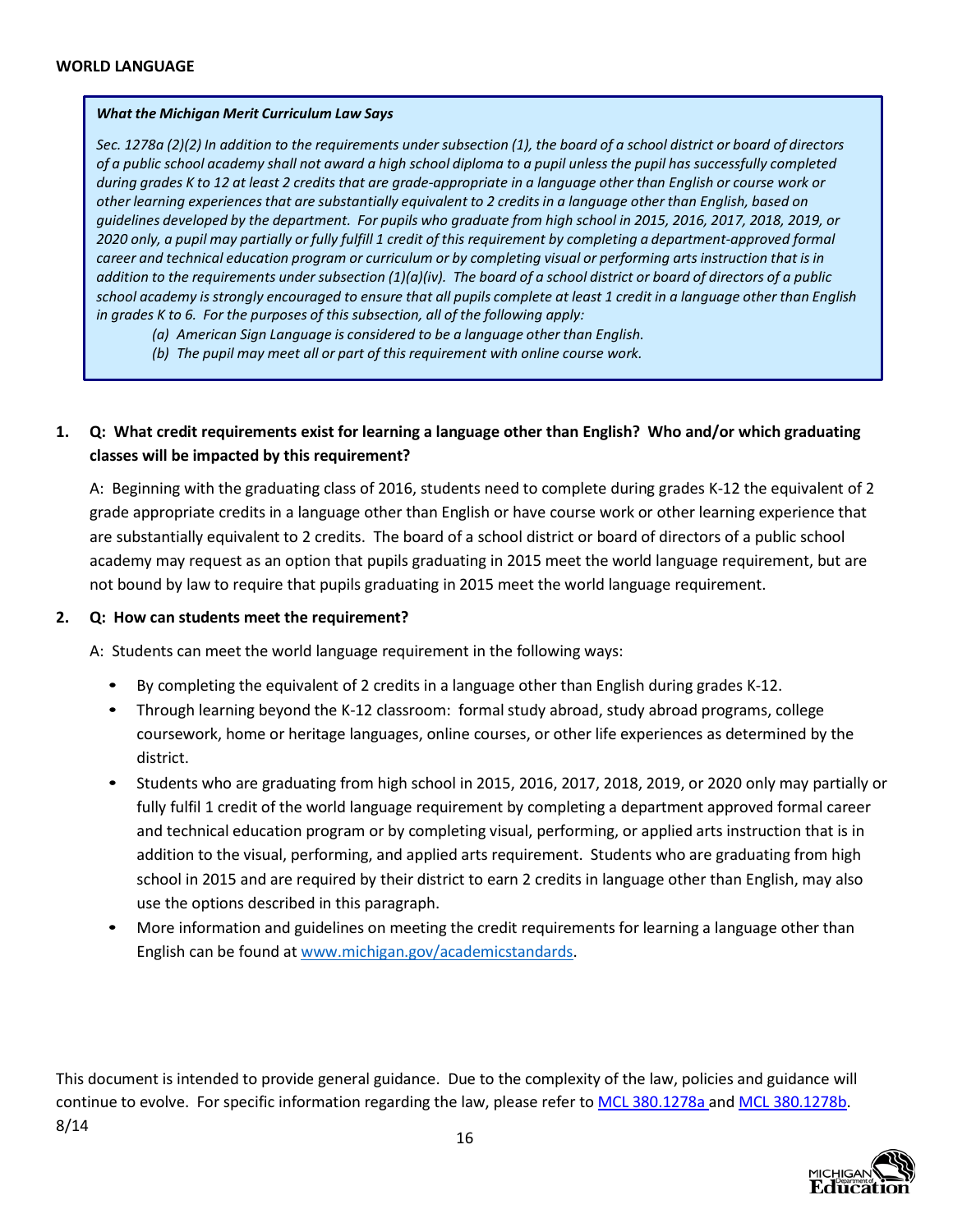#### <span id="page-17-0"></span>**Earning Credit**

380.1278(b) (7) The board or board of directors may provide this curriculum by providing the credits specified in this section and section 1278a, by using alternative instructional delivery methods such as ... career and technical education.

#### **Mathematics**

Sec 1278a (1)(a)(i) ...A pupil may partially or fully fulfill the algebra II requirement by completing a department*approved formal career and technical education program or curriculum, that has appropriate embedded mathematics content,such as a program or curriculum in electronics, machining, construction, welding, engineering, computer science, or renewable energy, and in that program or curriculum successfully completing the same content asthe algebra II benchmarks assessed on the department-prescribed state high school assessment, as determined by the department.*

#### **Science**

380.1278b (1)(b) ... A student may fulfill the requirement for the third science credit by completing a department*approved formal career and technical education program or curriculum…*

#### **World Language**

Sec. 1278a (2)(2)... For pupils who graduate from high school in 2015, 2016, 2017, 2018, 2019, or 2020 only, a pupil may partially or fully fulfill 1 credit of this requirement by completing a department-approved formal career and technical *education program or curriculum…*

### **1. Q: What is a "department-approved formal career and technical education (CTE) program"?**

A: This is defined in the [Michigan Administrative](http://www7.dleg.state.mi.us/orr/Files/AdminCode/603_10574_AdminCode.pdf) Code. According to R 395.241, Rule 11, a **"Department-approved formal CTE program or curriculum"** consists of:

- a) A coherent sequence of courses so that students gain academic, technical, and work behavior skills.
- b) Instruction that includes classroom, laboratory, work based learning, and leadership opportunities.
- c) Instruction that is supervised, directed, or coordinated by an appropriately certificated career and technical education teacher.
- d) Consists of standards approved by the state board (R395.243, Rule 13).
- e) Must receive approval from MDE/OCTE through an application process (R 395.244, Rule 14).

According to R 395.243, Rule 13 **"Successful Completion"** means

- a) Complete coursework covering all state program standards
- b) Take any required technical assessment

For state and federal funding purposes, a new CTE instructional program must submit an application to operate which must be approved by the CTE office. The number of courses covering the standards in a CTE program is determined by the district and submitted in its application. The district may design one or two year programs. Not all high school students in CTE instructional programs can complete the requirements for certificates. Some industry certificates/licensures can only be received once a student turns 18 years old

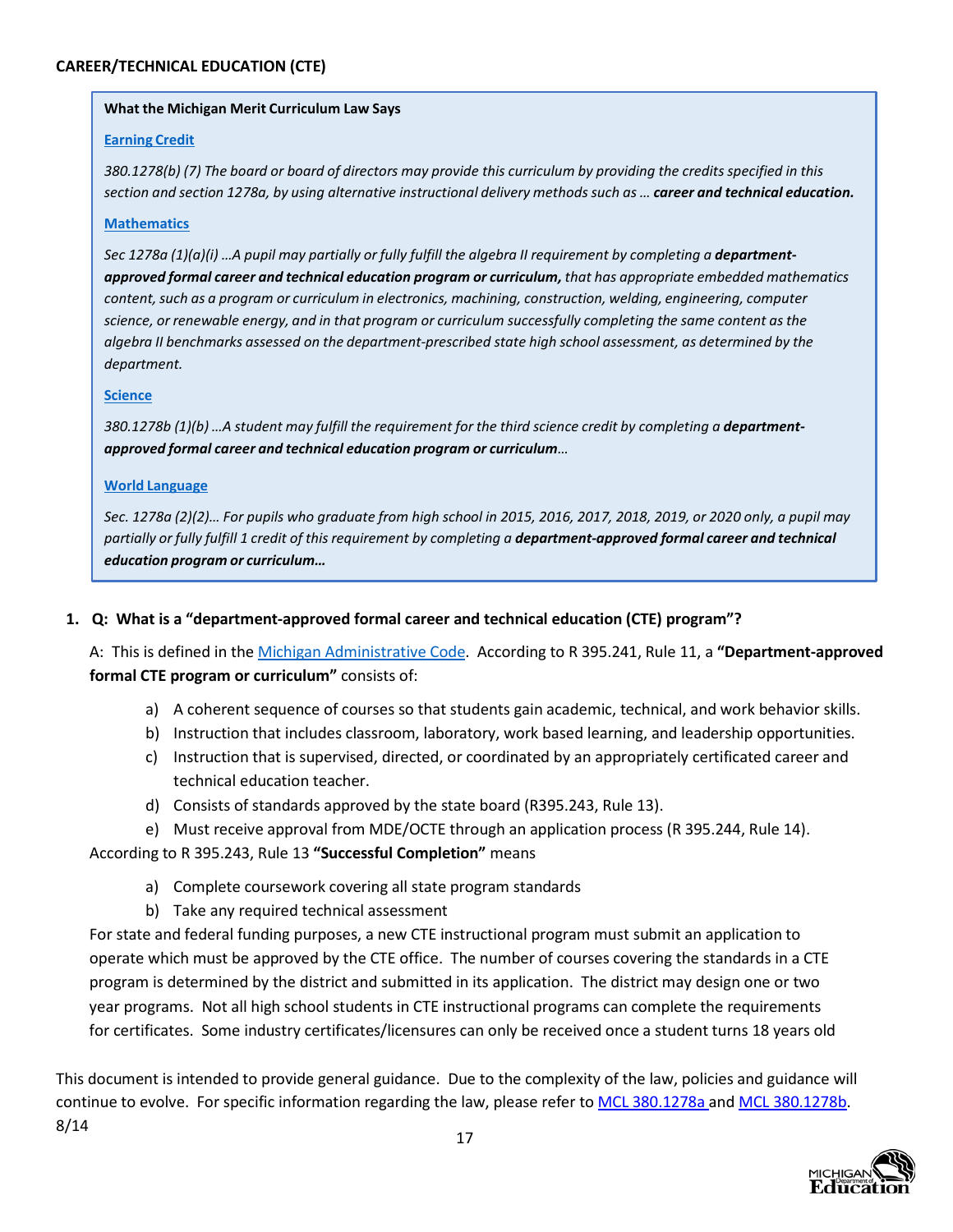or after they have completed additional postsecondary coursework.

# **2. Q: What is the difference between replacing a MMC credit requirement and earning a MMC credit requirement through a CTE program?**

A: The law is explicit in stating that a credit may only be replaced by a "department-approved formal CTE program," as described above and in the [Michigan Administrative](http://www7.dleg.state.mi.us/orr/Files/AdminCode/603_10574_AdminCode.pdf) Code. By replacing a course with formal CTE program, the program does not need to embed the content standards from the content area being replaced. On the other hand, students may earn credit in a variety of ways, including integrating academic content into CTE instruction. (See also [Earning](#page-3-0) [Credit\).](#page-3-0)

## **3. Q: Which MMC credit requirements may be replaced with a CTE program?**

A: The following credits may be **replaced** only with a department-approved formal Career and Technical Education program as defined in [administrative code](http://www7.dleg.state.mi.us/orr/Files/AdminCode/603_10574_AdminCode.pdf) for students *without* a personal curriculum:

- One credit of a [world language;](#page-16-0) and/or
- [One science credit](#page-12-0)[.](#page-12-0)

Completion of a department approved formal Career and Technical Education program may be used to replace one or both of these credits.

Through a personal curriculum, students have options for replacing one MMC credit in social studies, physical education/health, and/or visual, performing and applied arts with a department-approved formal Career and Technical Education program. More information is available on the Personal Curriculum [webpage. O](http://www.michigan.gov/mde/0%2C1607%2C7-140-6530_30334_49879---%2C00.html)ne departmentapproved formal Career and Technical Education may be used to replace up to three of these credits.

# **4. Q: In order to replace a mathematics credit with department-approved formal career and technical education program or curriculum, how do districts determine what mathematics content needs to be embedded so that the content is the same as the "Algebra II benchmarks assessed on the department-prescribed state high school assessment?"**

A: There are no specified "Algebra II benchmarks" on the state high school assessment. In addition to a college entrance test and a work skills assessment, grade 11 students will be assessed in spring 2015 on the current high school state standards in English Language Arts (ELA), mathematics, science, and social studies. Please see July 10, 2014, MDE Memorandum from Joseph Martineau regarding Clarification on Student Assessment for 2014- 15: [http://www.michigan.gov/documents/mde/Clarification\\_on\\_Student\\_Assessment\\_462341\\_7.pdf.](http://www.michigan.gov/documents/mde/Clarification_on_Student_Assessment_462341_7.pdf)

Because of the specificity in the legislation regarding the exchange of Algebra II with a formal CTE program, there is no difference between exchanging the Algebra II credit and earning Algebra II credit through the integration of the mathematics into a CTE program or class. Districts are encouraged to use the [Mathematics Credit Guidelines](http://www.michigan.gov/mde/0%2C4615%2C7-140-28753_64839_65510---%2C00.html) to ensure that students have the opportunity to learn all of the mathematics standards before they graduate whether they are enrolled in formal CTE program or not.

## **5. Q: Which MMC credit requirements can be earned through a CTE program?**

A: Career and Technical Education Programs may be used to help students partially or fully earn the necessary credits in a variety of required credit areas. For example, a district may allow a student to receive